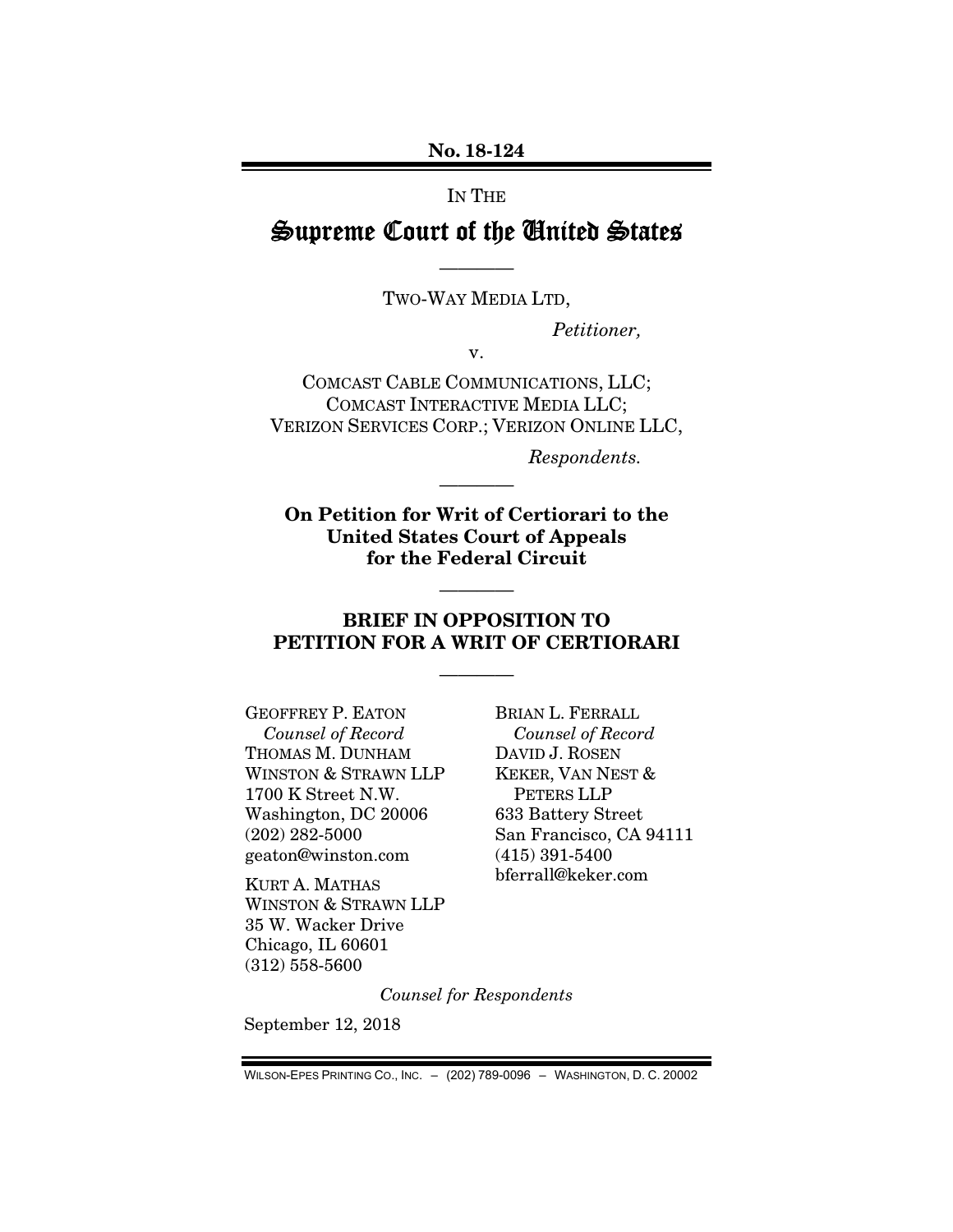#### CORPORATE DISCLOSURE STATEMENTS

### RESPONDENTS COMCAST CABLE COMMUNICATIONS, LLC AND COMCAST INTERACTIVE MEDIA LLC

Comcast Cable Communications, LLC and Comcast Interactive Media, LLC are wholly-owned indirect subsidiaries of Comcast Corporation. No publicly held company owns 10% or more of Comcast Corporation's stock.

## RESPONDENTS VERIZON SERVICES CORPORATION AND VERIZON ONLINE LLC

Verizon Services Corporation and Verizon Online LLC are indirectly and wholly-owned by Verizon Communications Inc. No entity owns 10% or more of Verizon Communications Inc.'s stock.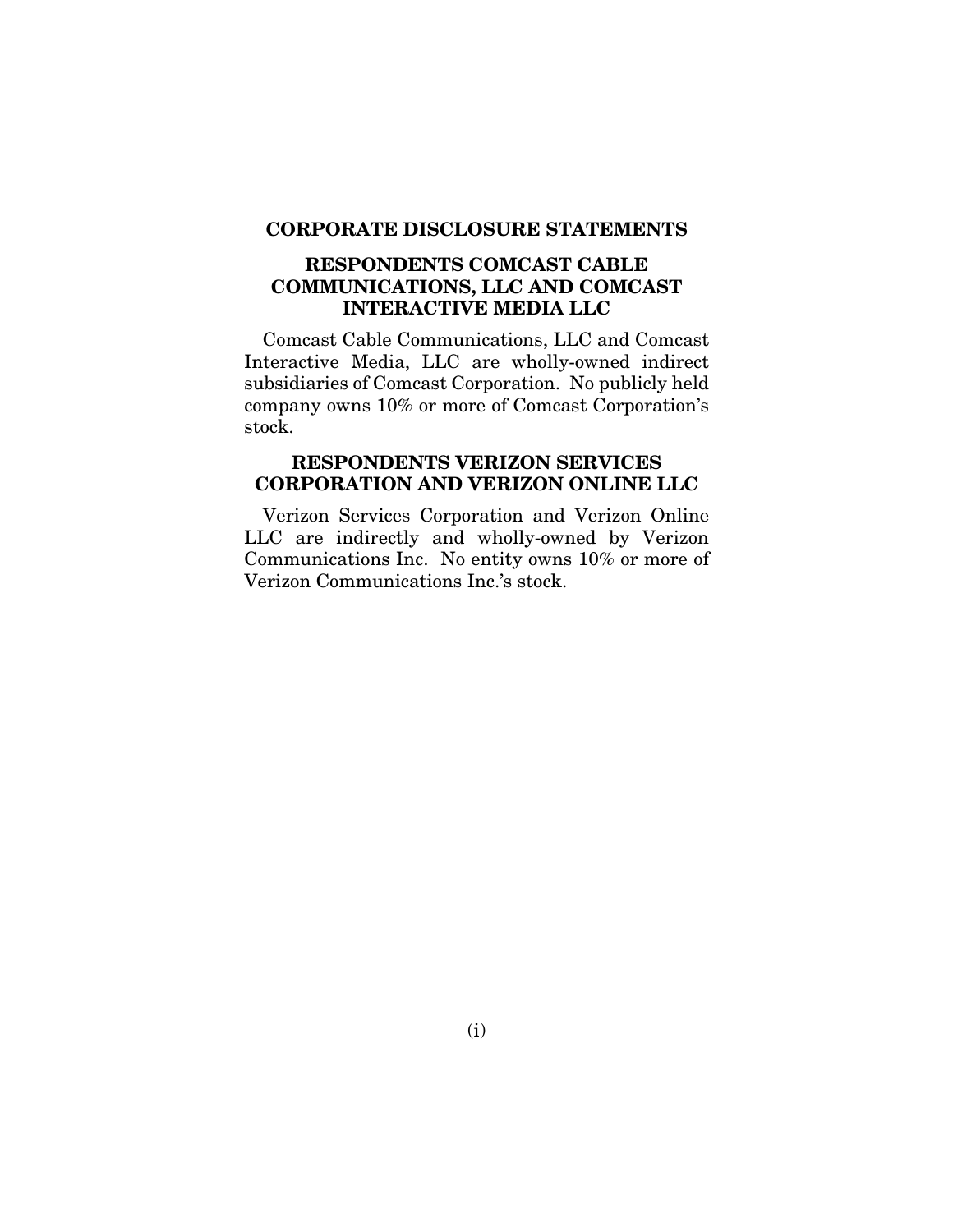## TABLE OF CONTENTS

| ۰, |
|----|
|----|

|     | CORPORATE DISCLOSURE STATEMENTS                                                                                                                             | $\mathbf{i}$            |
|-----|-------------------------------------------------------------------------------------------------------------------------------------------------------------|-------------------------|
|     |                                                                                                                                                             | $\overline{\mathbf{V}}$ |
|     |                                                                                                                                                             | $\mathbf 1$             |
|     | STATEMENT OF THE CASE                                                                                                                                       | 3                       |
|     | <b>REASONS FOR DENYING THE PETITION </b>                                                                                                                    | 9                       |
| I.  | THE FIRST QUESTION PRESENTED IS<br>NOT WORTHY OF REVIEW                                                                                                     | 9                       |
|     | A. This Court's Section 101 decisions<br>uniformly focus the patent-eligibility<br>inquiry on the claims, not the written                                   | 11                      |
|     | B. The court of appeals did not hold that<br>claims must be viewed in isolation<br>without regard for the entire speci-<br>fication when determining patent | 14                      |
|     | C. The panel judges' dissents in <i>other</i><br>Federal Circuit decisions are<br>no<br>reason to grant the Petition here                                   | 16                      |
| II. | SECOND QUESTION<br>THE<br>PRE-<br>SENTED IS NOT WORTHY<br>OF                                                                                                | 19                      |
|     | A. The Federal Circuit has consistently<br>held that Section 101 involves a<br>legal inquiry with subsidiary factual                                        | 20                      |
|     |                                                                                                                                                             |                         |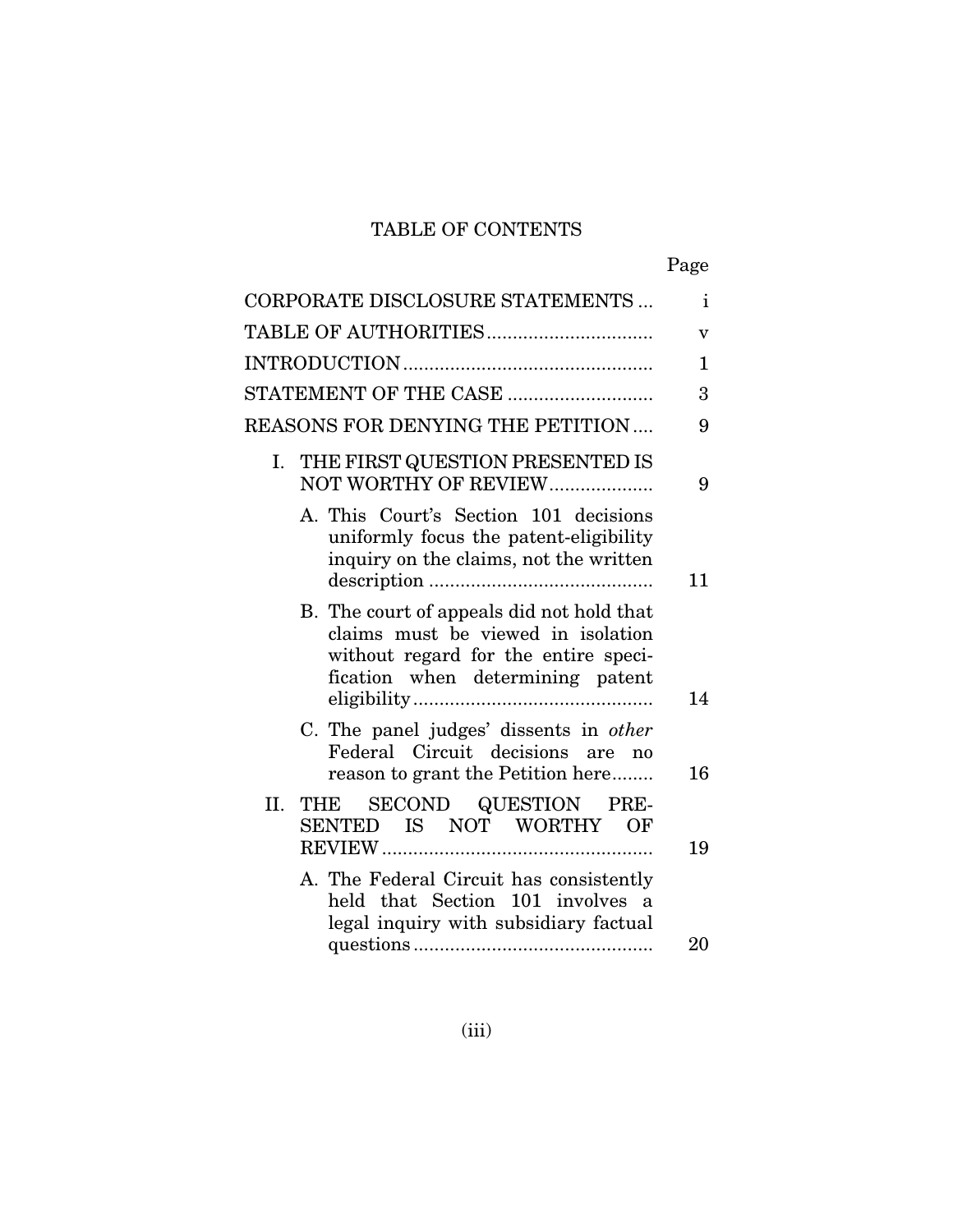# TABLE OF CONTENTS—Continued

## Page

| B. The court of appeals in this case did |    |
|------------------------------------------|----|
| not resolve any questions of fact on a   |    |
|                                          | 27 |
|                                          | 29 |

iv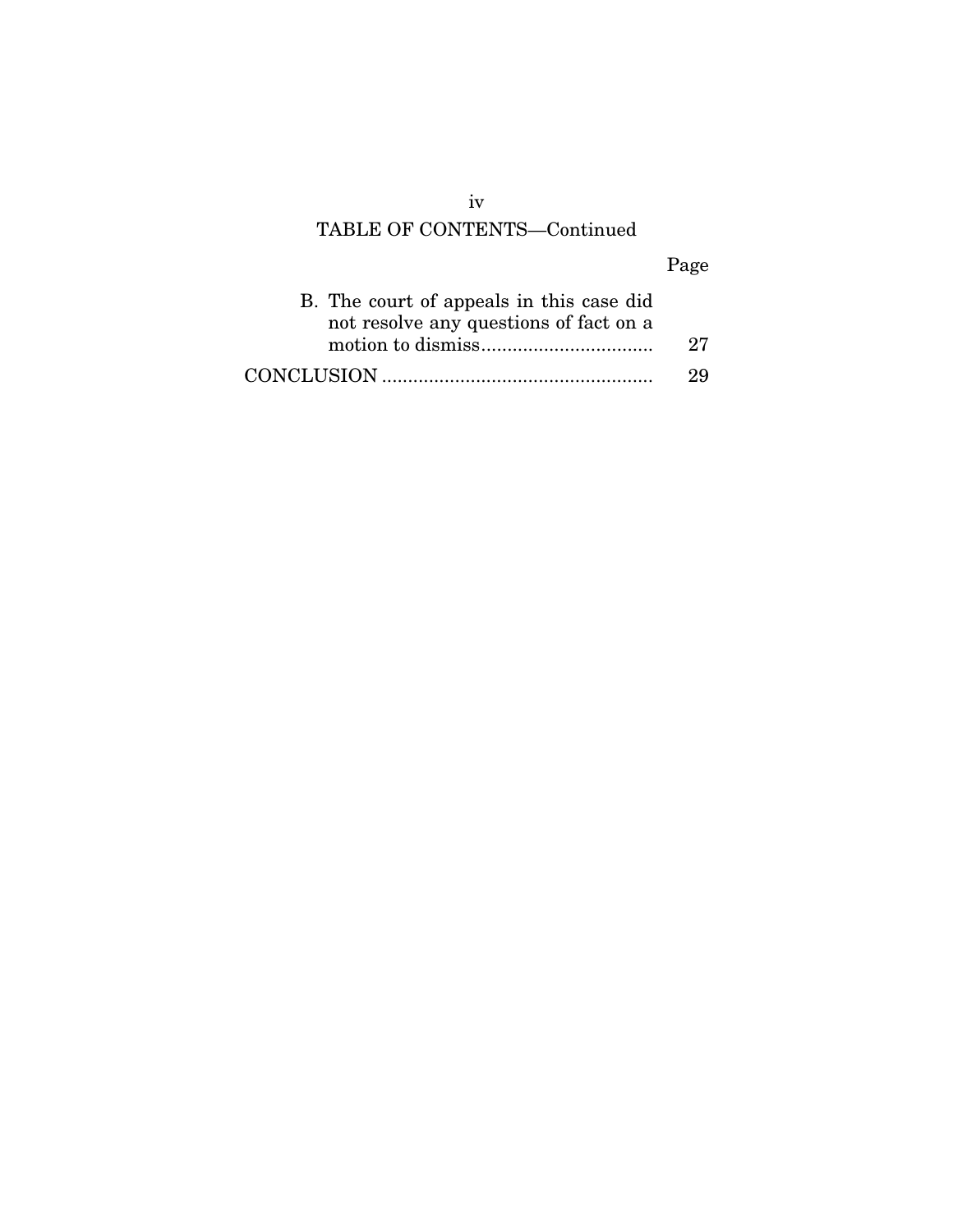## v TABLE OF AUTHORITIES

| <b>CASES</b><br>Page(s)                                                                                            |  |
|--------------------------------------------------------------------------------------------------------------------|--|
| Aatrix Software, Inc. v. Green Shades<br>Software, Inc.,<br>882 F.3d 1121 (Fed. Cir. 2018)passim                   |  |
| Alice Corp. Pty. Ltd. v. CLS Bank Intern.,                                                                         |  |
| Amdocs (Israel) Ltd. v. Openet Telecom,<br>Inc., 761 F.3d 1329 (Fed. Cir. 2014)<br>16                              |  |
| Amdocs (Israel) Ltd. v. Openet Telecom,<br><i>Inc.</i> , 841 F.3d 1288 (Fed. Cir. 2016) 16, 17                     |  |
| Bascom Global Internet Servs., Inc. v<br>$AT&T$ Mobility LLC,<br>827 F.3d 1341 (Fed. Cir. 2016)<br>18              |  |
| Berkheimer v. HP Inc.,<br>881 F.3d 1360 (Fed. Cir. 2018) 20, 21, 28                                                |  |
| Berkheimer v. HP Inc.,<br>890 F.3d 1369 (Fed. Cir. 2018) 22, 25, 26, 27                                            |  |
| Bilski v. Kappos,                                                                                                  |  |
| Content Extraction & Transmission LLC v.<br>Wells Fargo Bank, Nat. Ass'n,<br>776 F.3d 1343 (Fed. Cir. 2014), cert. |  |
| Diamond v. Diehr,<br>11                                                                                            |  |
| FairWarning IP, LLC v. Iatric Sys., Inc.,<br>839 F.3d 1089 (Fed. Cir. 2016)<br>24                                  |  |
| In re Bilski,<br>545 F.3d 943 (Fed. Cir. 2008)<br>25                                                               |  |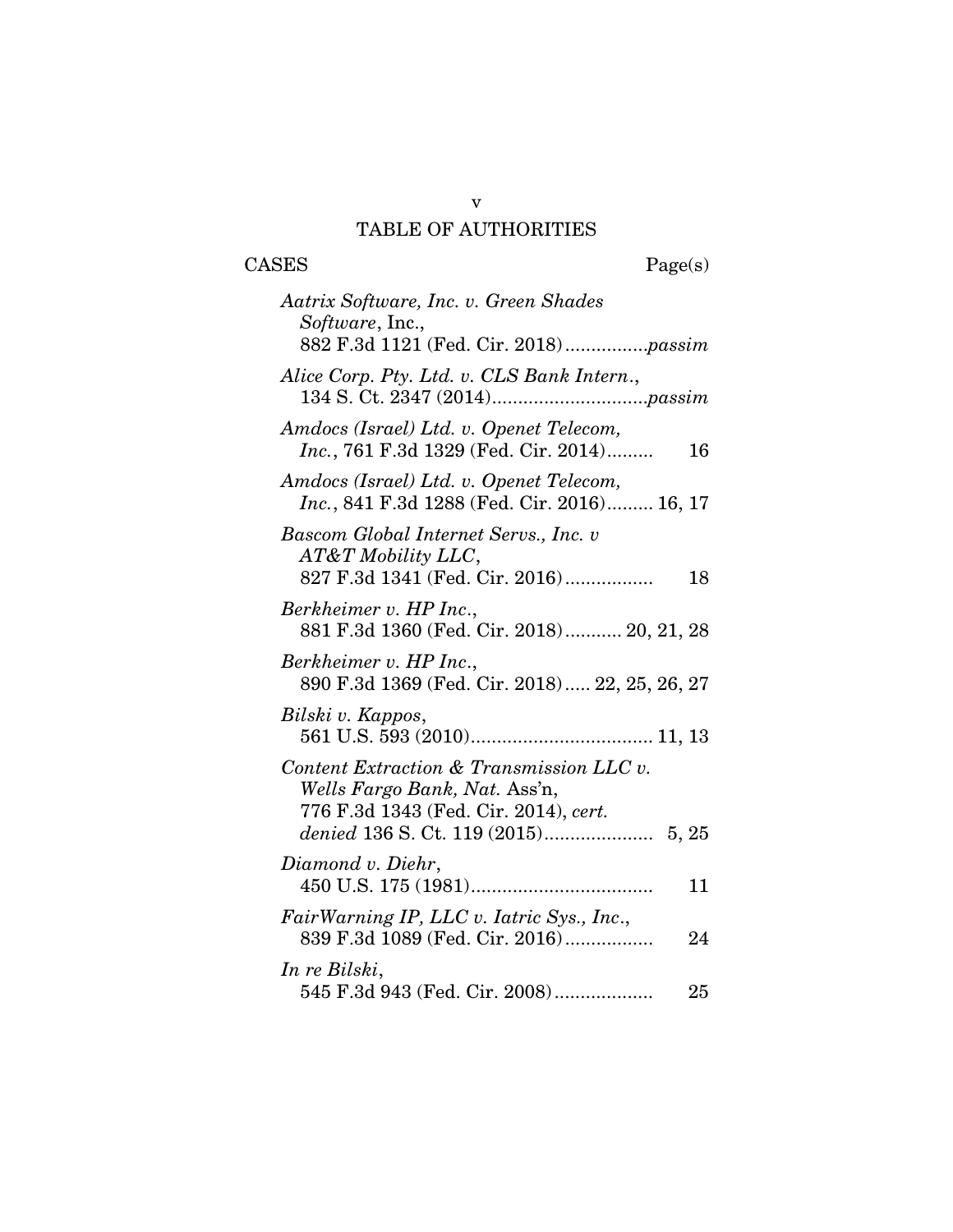# TABLE OF AUTHORITIES—Continued

| In re TLI Comme'ns LLC Patent Litig.,<br>823 F.3d 607 (Fed. Cir. 2016)                                        | 19 |
|---------------------------------------------------------------------------------------------------------------|----|
| Intellectual Ventures I LLC v.<br>Symantec Corp.,<br>838 F.3d 1307 (Fed. Cir. 2016)                           | 18 |
| Intellectual Ventures I LLC v.<br>Capital One Fin. Corp.,<br>850 F.3d 1332 (Fed. Cir. 2017)                   | 24 |
| Markman v. Westview Instruments, Inc.,                                                                        |    |
| Mayo Collaborative Services v.<br>Prometheus Laboratories, Inc.,<br>132 S. Ct. 1289, 566 U.S. 66 (2012)passim |    |
| Mortg. Grader, Inc. v. First Choice Loan<br>Servs. Inc.,<br>811 F.3d 1314 (Fed. Cir. 2016)                    | 22 |
| O'Reilly v. Morse,                                                                                            |    |
| OIP Techs., Inc. v. Amazon.com, Inc.,<br>788 F.3d 1359 (Fed. Cir. 2015)                                       | 24 |
| Phillips v. AWH Corp.,<br>415 F.3d 1303 (Fed. Cir. 2005)                                                      | 5  |
| Prometheus Labs., Inc. v. Mayo<br>Collaborative Servs.,<br>628 F.3d 1347 (Fed. Cir. 2010)                     | 25 |
| Teva Pharm. USA, Inc. v. Sandoz, Inc.,                                                                        | 12 |

vi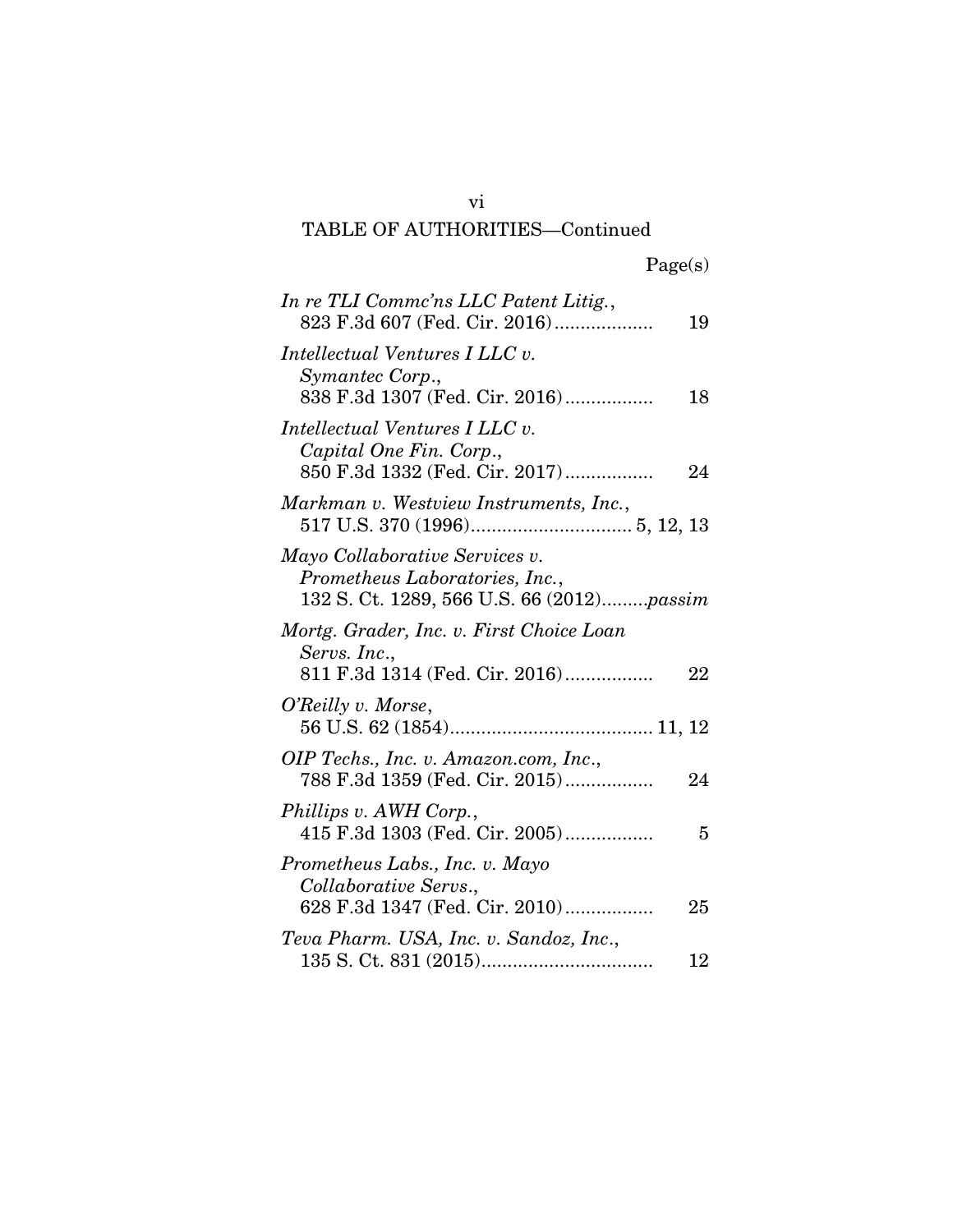## TABLE OF AUTHORITIES—Continued

|  | Page(s) |
|--|---------|
|  |         |

| Two-Way Media LLC v. America Online, Inc.,<br>Case No. 2:04-cv-00089 (S.D. Tex.)                  | 4  |
|---------------------------------------------------------------------------------------------------|----|
| Two-Way Media LLC v. AT&T Operations, Inc.,<br>Case No. No. $5:09$ -cv-476 (W.D. Tex.)            | 4  |
| Two-Way Media Ltd v. Comcast Cable<br>Communications LLC,<br>Case No. 1:14-cv-01006-RGA (D. Del.) |    |
| United States v. Alvarez,                                                                         | 23 |
| Versata Dev. Grp., Inc. v. SAP Am., Inc.,<br>793 F.3d 1306 (Fed. Cir. 2015) 20-21, 23, 24         |    |
| Visual Memory LLC v. NVIDIA Corp.,<br>867 F.3d 1253 (Fed. Cir. 2017) 17, 18                       |    |
| Wyeth v. Stone,<br>F. Cas. 723 (C.C.D. Mass. 1840)                                                | 12 |
| <b>STATUTES</b>                                                                                   |    |
|                                                                                                   | 94 |

| $\overline{ }$ |
|----------------|
|                |
| -13-           |

vii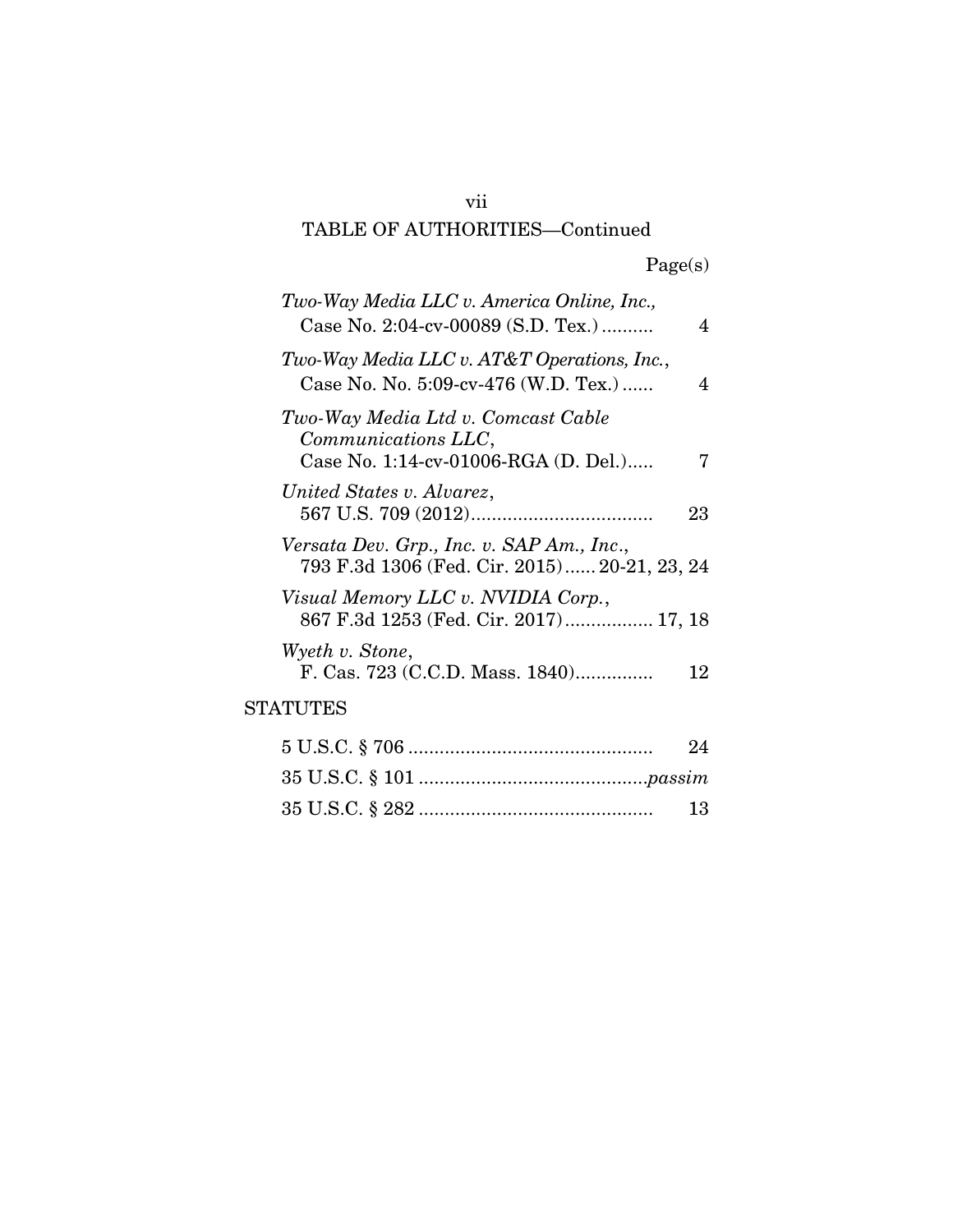## viii

## TABLE OF AUTHORITIES—Continued

# $\begin{aligned} \text{COURT FILINGS} \qquad \qquad & \text{Page(s)}\\ \end{aligned}$

| Oral Argument, Two-Way Media v.              |     |
|----------------------------------------------|-----|
| Comcast Cable Communication (2016)           |     |
| $(No. 16-2531)$ , http://oralarguments.cafc. |     |
| uscourts.gov/default.aspx?fl=2016-2531.m     |     |
|                                              |     |
| U.S. Amicus Br., CLS Bank Int'l v. Alice     |     |
| Corp., No. 11-1301 (Fed. Cir. 2011)          | 99. |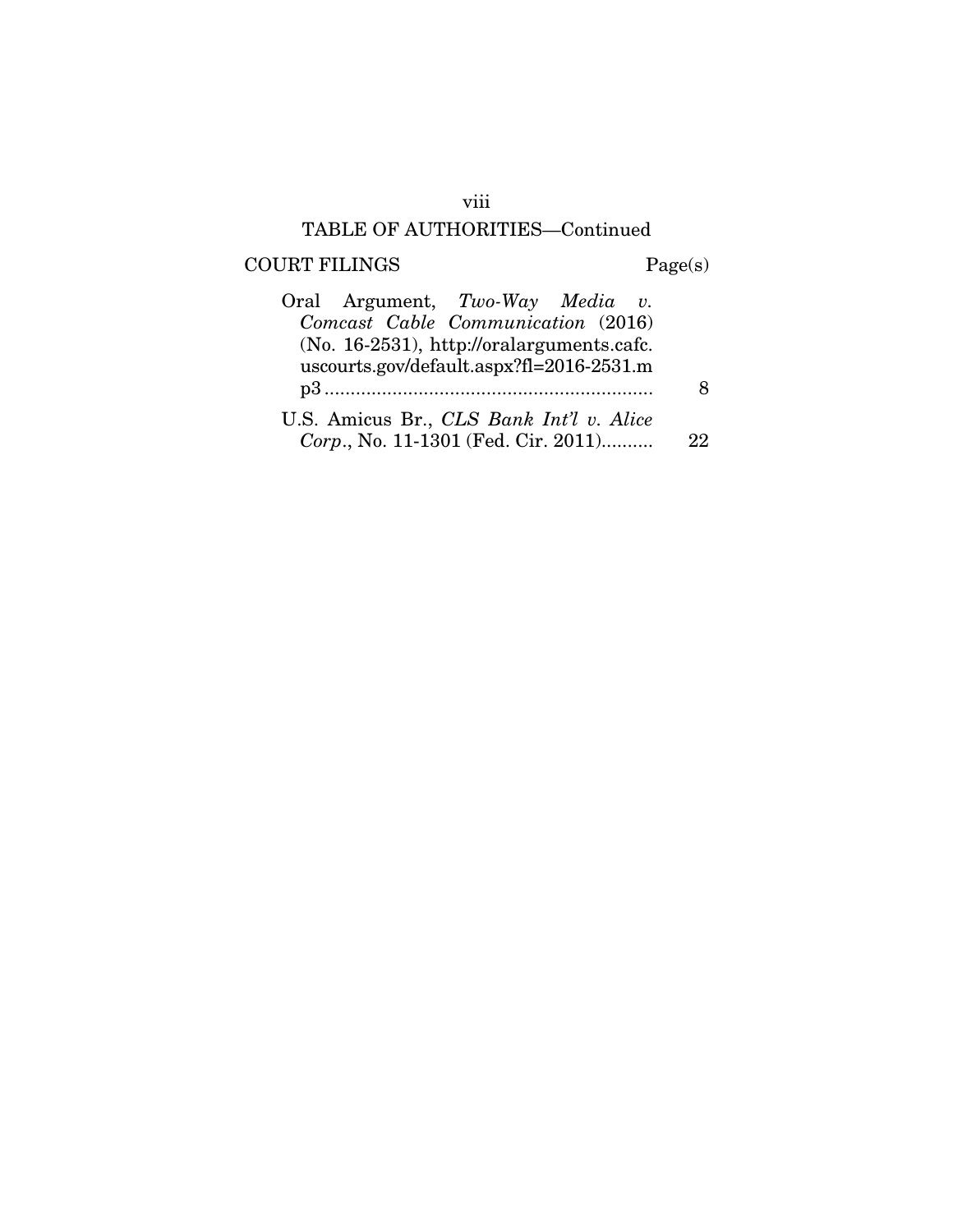#### INTRODUCTION

Petitioner Two-Way Media ("TWM" or "Petitioner") seeks certiorari based on purported conflicts within the Court of Appeals for the Federal Circuit that do not exist. Petitioner posits that the test of patent eligibility under 35 U.S.C. § 101 is a doctrine "in complete disarray." But it can only support that assertion by mischaracterizing numerous decisions—including the decision below—as hewing to bright-line rules that are nowhere found in the decisions themselves.

In this case, the court of appeals applied the settled analysis set forth in *Alice Corp. Pty. Ltd. v. CLS Bank Intern*., 134 S. Ct. 2347 (2014) and related decisions to hold that certain claims in Petitioner's patents are directed to abstract ideas and are therefore patentineligible under 35 U.S.C. § 101. Petitioner now challenges the court of appeals' case-specific conclusions on two grounds, neither of which is actually implicated by the court's decision.

First, Petitioner asserts that the court's Section 101 analysis considered only the patents' claims themselves, ignoring technological features described in the patents' specification. This is not so. The lower courts applied this Court's instruction in *Alice* that it is the claims, not the patent specification, that must be judged non-abstract. In so doing, however, both the district court and the court of appeals analyzed the eligibility of the claims *in light of* the teachings in the patent specification. Of most importance (although barely mentioned in the petition), Petitioner was given the opportunity to construe its claims in the most favorable light to salvage eligibility. It did so by incorporating features from the specification into its claim constructions. The courts below then used Petitioner's own claim constructions as the starting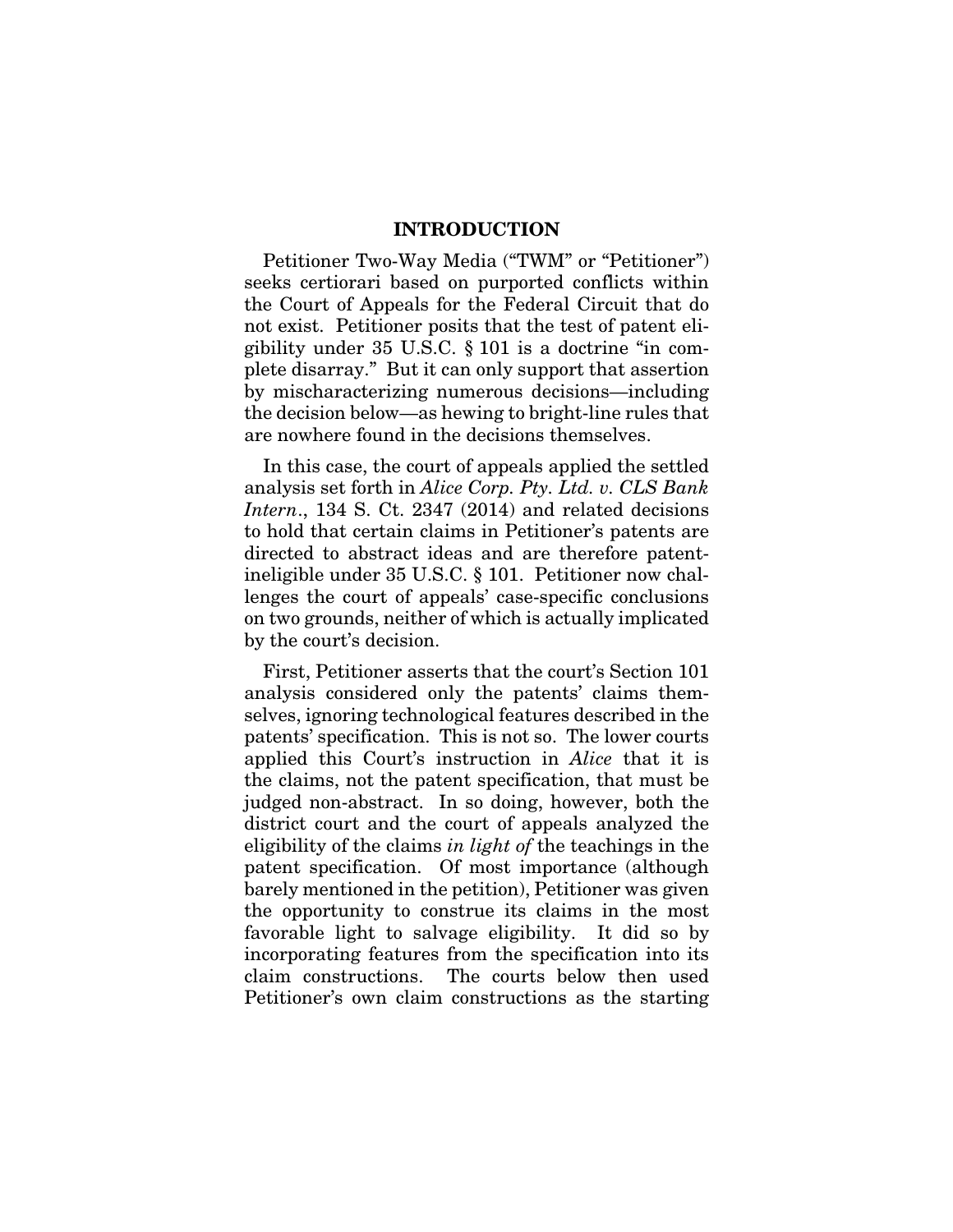point for the *Alice* analysis. Although Petitioner tried to impart concrete elements to its abstract claims through its claim constructions, even those constructions did not transform the claims into recitations of the purportedly innovative "network architecture" of the specification.

In short, Petitioner's argument in favor of its first question presented rests on a strawman: that the court of appeals is guilty of refusing to consider the patent specification when evaluating the eligibility of the claims. In fact, the court below carefully reviewed the specification and even accepted the Petitioner's own characterization of its claims, which included features from the specification. Similarly, the other decisions that Petitioner characterizes as demonstrating conflicting views about the role of the specification in the eligibility analysis simply reached case-specific conclusions about whether the claims reflected the elements that the patent owner asserted were concrete and innovative. There is no conflict within the Federal Circuit warranting this Court's review. And even if there were differing views among judges on this issue, this case is not the vehicle for resolving them because Petitioner, not the court, decided what elements of the specification to incorporate into the governing claim interpretations.

Second, Petitioner argues that the court of appeals incorrectly treated the Section 101 inquiry as a pure question of law. But the court did no such thing, and there is no disagreement within the Federal Circuit on the question. This Court and the Federal Circuit have consistently recognized that the legal question of whether a claim is patent-eligible may involve subsidiary questions of fact concerning whether assertedly concrete elements of the claims are non-routine and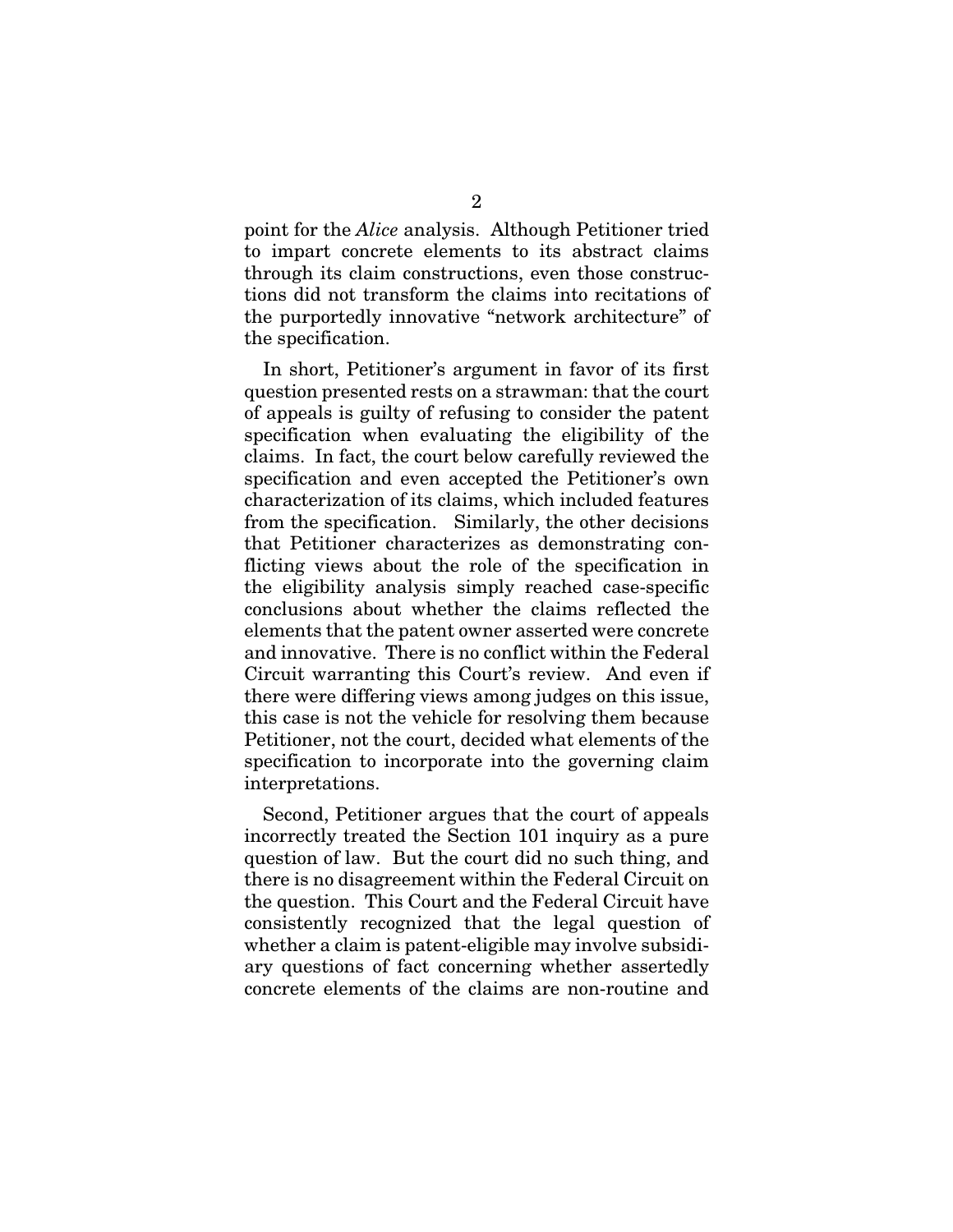unconventional. In this case, however, the court of appeals had no occasion to resolve any disputes of fact in affirming the district court's order holding the claims invalid under Section 101. The court of appeals, like the district court, did not reach any factual questions because it concluded that the purported "innovative contribution" that TWM touted as saving patentability was not reflected in the claims, even as construed by TWM.

The petition should be denied.

#### STATEMENT OF THE CASE

The courts below in this case applied this Court's guidance in *Alice* and related precedent to hold that the asserted claims of four patents in the field of audio/ visual streaming over a network like the internet are not patent-eligible. Pet. App. 1a–2a.

1. Section 101 of Title 35 of the United States Code provides that an inventor may obtain a patent on "any new and useful process, machine, manufacture, or composition of matter." 35 U.S.C. § 101. The Court has "long held that this provision contains an important implicit exception: laws of nature, natural phenomena and abstract ideas are not patentable." *Alice*, 134 S. Ct. at 2354. "We have described the concern that drives this exclusionary principle as one of pre-emption." *Id.* Patent claims, which define the scope of exclusivity granted to the patent holder, should not be available in these excluded areas to ensure that "'patent law not inhibit further discovery by improperly tying up the future use of' these building blocks of human ingenuity." *Id.* (quoting *Mayo Collaborative Services v. Prometheus Laboratories, Inc.*, 132 S. Ct. 1289, 1301 (2012)). Thus, the Section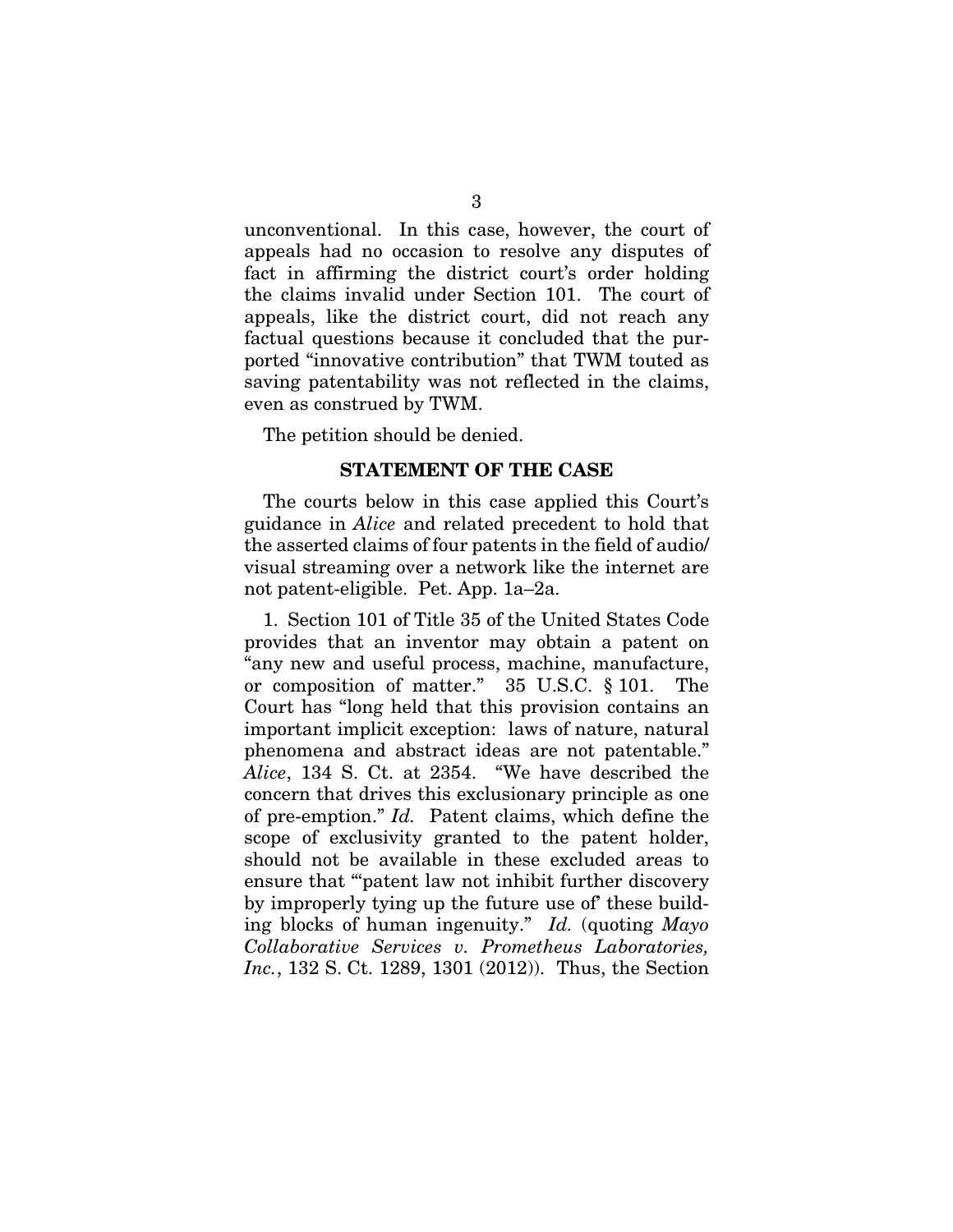101 analysis focuses on the asserted claims, as summarized in *Alice* as a two-step framework:

First, we determine whether the *claims* at issue are directed to one of those patentineligible concepts. If so, we then ask, what else is there in the *claims* before us? To answer that question, we consider the *elements of each claim* both individually and as an ordered combination to determine whether the additional elements transform the nature of the claim into a patent-eligible application.

*Id.* at 2355 (emphasis added) (citations and quotations omitted). Those additional elements are also known as an "'inventive concept'—*i.e.*, an element or combination of elements that is 'sufficient to ensure that the patent in practice amounts to significantly more than a patent upon the [ineligible concept] itself.'" *Id.* (quoting *Mayo*, 132 S. Ct. at 1294).

2. Shortly after this Court issued its opinion in *Alice*, TWM sued Respondents for patent infringement in the District of Delaware. Pet. App. 20a. TWM's asserted patents derived from a patent application filed in 1996 by Netcast Communications Corp., which had sought to provide radio services over the internet. Pet. 9. TWM has asserted Netcast's patent portfolio against a range of companies that stream information over the internet—including America Online (sued in 2004),<sup>1</sup> AT&T (sued in 2009),<sup>2</sup> and, eventually, Comcast, Verizon, and NBC (sued in 2014).3

<sup>1</sup> Case No. 2:04-cv-00089 (S.D. Tex.).

<sup>2</sup> Case No. 5:09-cv-476 (W.D. Tex.).

<sup>3</sup> Pet. App. 20a.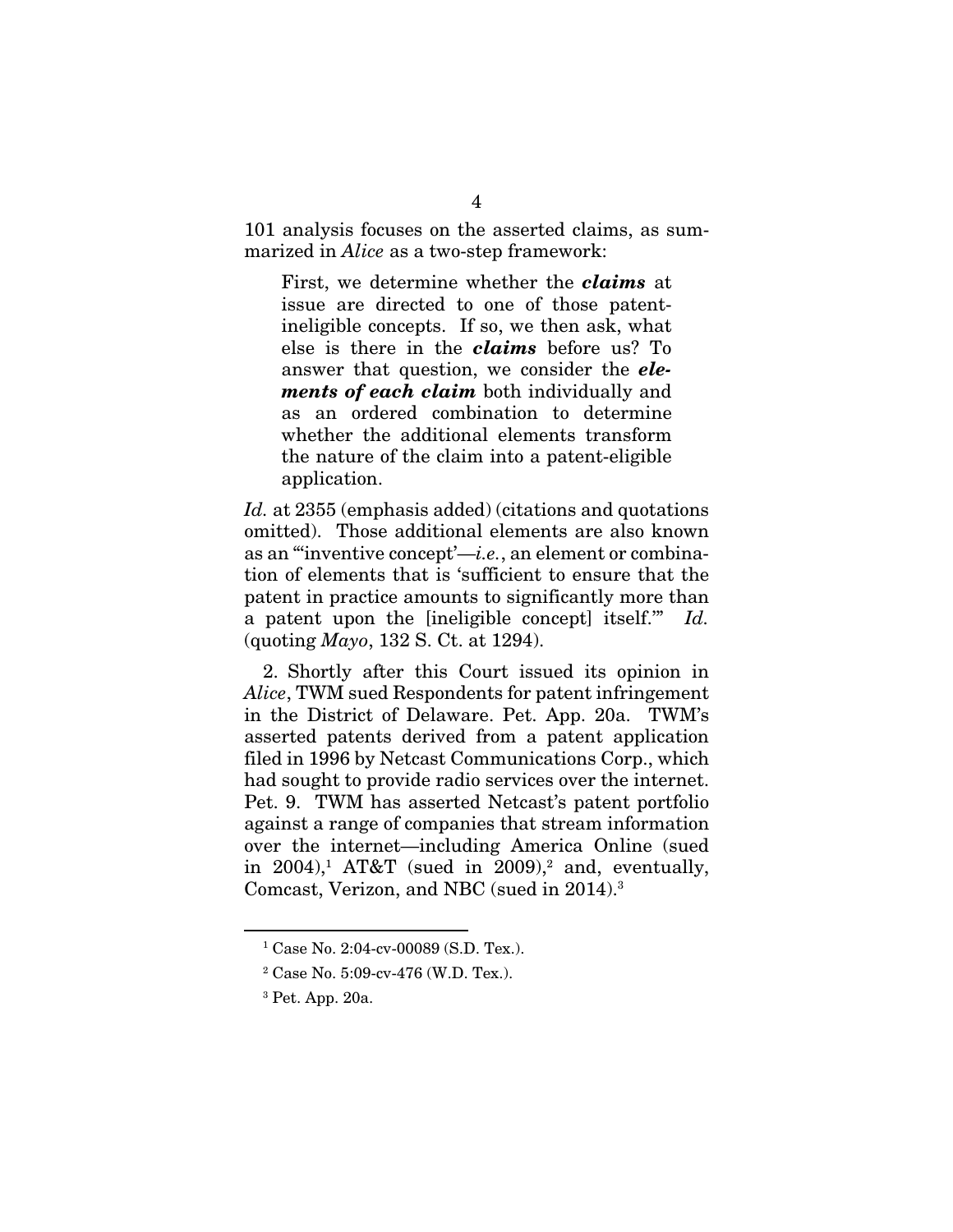Based on this Court's opinion in *Alice*, Respondents moved for judgement on the pleadings that the asserted claims of the patents-in-suit claimed abstract ideas and were thus invalid under Section 101. Pet. App. 20a. Respondents so moved because the asserted claims recited broad, generic concepts concerning information delivery over a network. Although the patents' specification described some particular elements and features, the claims did not reflect what TWM asserts is an "innovative computer-network architecture" that was commercially implemented by its predecessor Netcast. *See* Pet. 9.

In response to Respondents' patent eligibility challenge, TWM argued that the claims must first be construed. Claim construction is a question of law, which calls upon courts to interpret the claims in light of the patent's written description, figures, prosecution history and relevant extrinsic evidence, if any. *Markman v. Westview Instruments, Inc.*, 517 U.S. 370, 372 (1996); *Phillips v. AWH Corp.*, 415 F.3d 1303, 1315–18 (Fed. Cir. 2005) (en banc). Because the patent-eligibility challenge here occurred before claim construction, the district court invited TWM to propose constructions for the asserted claims, which were accepted for purposes of this motion. Pet. App. at 24a, 25a. By this process, the district court applied the most favorable claim construction for the patentee in assessing eligibility. *See, e.g.*, *Content Extraction & Transmission LLC v. Wells Fargo Bank, Nat.* Ass'n, 776 F.3d 1343, 1349 (Fed. Cir. 2014), *cert. denied* 136 S. Ct. 119 (2015).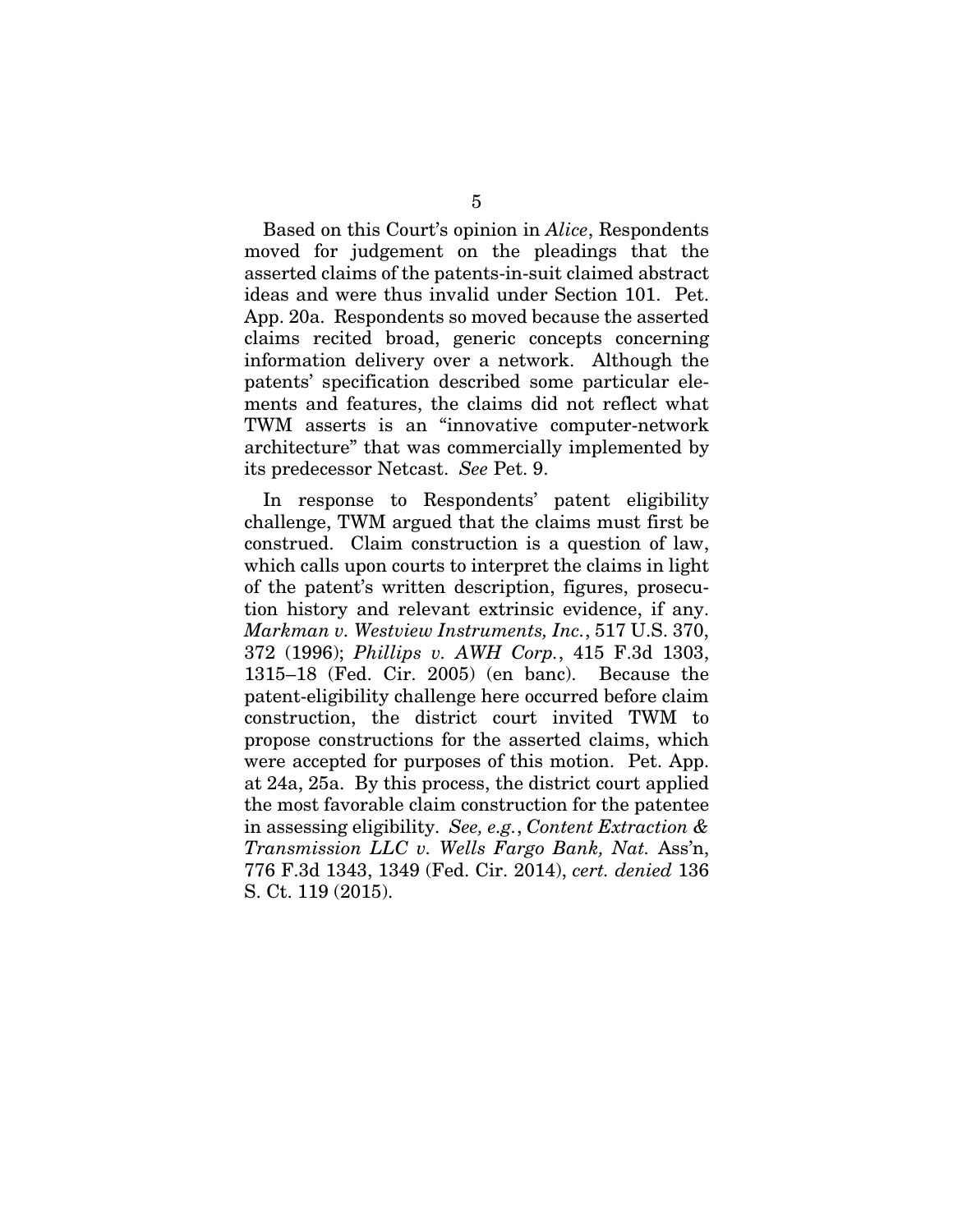A representative claim for two of the four asserted patents reads:

A method for transmitting message packets over a communications network comprising the steps of:

converting a plurality of streams of audio and/or visual information into a plurality of streams of addressed digital packets complying with the specifications of a network communication protocol,

for each stream, routing such stream to one or more users,

controlling the routing of the stream of packets in response to selection signals received from the users, and

monitoring the reception of packets by the users and accumulating records that indicate which streams of packets were received by which users, wherein at least one stream of packets comprises an audio and/or visual selection and the records that are accumulated indicate the time that a user starts receiving the audio and/or visual selection and the time that the user stops receiving the audio and/or visual selection.

*See* Pet. App. 29a–30a. TWM submitted proposed constructions as to five terms for this claim alone, many of which incorporated network elements from the patent specification not recited in the claims.<sup>4</sup> In

<sup>4</sup> For example, for the "controlling the routing" claim element, TWM proposed a construction "directing a portion of the routing path taken by the stream of packets from one of a designated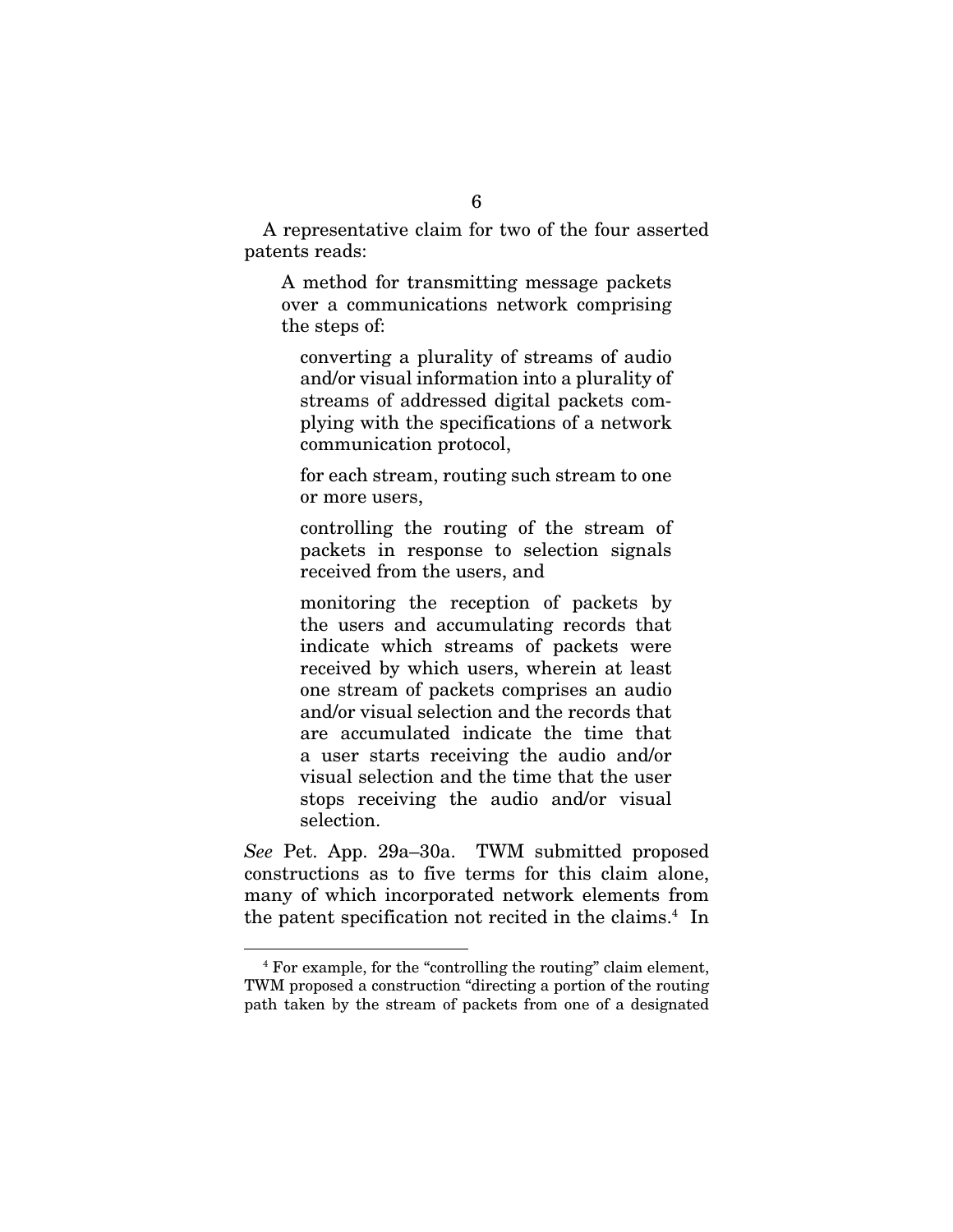total, TWM provided twenty claim constructions addressing all of the asserted claims. Respondents did not contest that claims should be construed "in the manner most favorable to [a] patentee on [a] Section 101 motion decided before formal claim construction," nor did they challenge TWM's proposed constructions for purposes of the motion. *See* Pet. App. 26a.

The district court analyzed the claims in light of the patent specification, recognizing that the specification "describ[ed] the patented invention as 'a scalable architecture for delivery of real-time information over a communications network.'" But the claims—even as construed by TWM—did not "recite or refer to anything that could be described as an architecture." Pet. App. 31a–32a. And the concepts that TWM imported from the specification via its claim constructions such as the use of an "intermediate computer" in the third step of the claim reproduced above—did not transform the claim into a patentable invention that covered a non-abstract architecture. *See* Pet. App. 32a & n.3.

Contrary to TWM's suggestion, nothing in the district court order suggests it "rejected" the specification as "irrelevant to the Section 101 analysis." *See* Pet. 12. Rather, the district court held that the portions of the specification that described a more detailed architecture were not captured by the claims, even as construed by TWM.

group of intermediate computers to the user in response to one or more signals from the user selecting the stream." As to another claim, TWM proposed construing the term "forwarding of realtime information" as "transmitting from an intermediate computer received real-time information." 1:14-cv-01006-RGA (D. Del.) (Dkt. 61).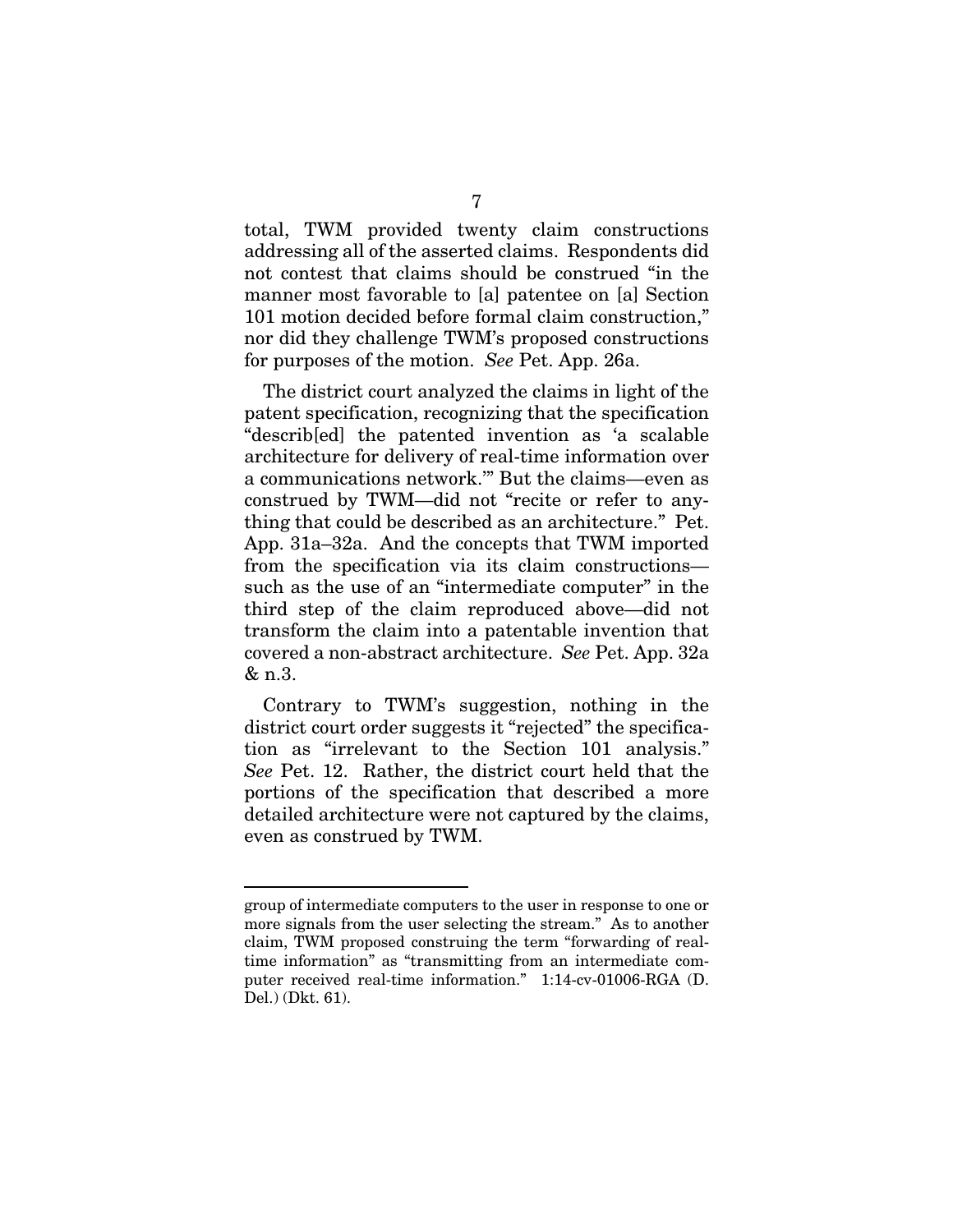3. The court of appeals affirmed. Before the court of appeals, TWM again agreed that the court's attention should be directed to the claims as TWM had construed them. *See* Oral Argument 2:15–21, *Two-Way Media v. Comcast Cable Communication* (2016) (No. 16-2531), http://oralarguments.cafc.uscourts.gov/ default.aspx?fl=2016-2531.mp3 ("Q: Where do you find the architecture? In the claims or the specification? A [by TWM counsel]: In the claims, your honor."). Like the district court, the Court of Appeals reviewed the patent written description and accepted TWM's constructions for purposes of the *Alice* analysis. Pet. App. 3a, 6a.

At *Alice* step one, the court of appeals affirmed the district court's conclusion that the claims were directed to the abstract idea of sending information, directing the information, and monitoring its receipt. The court of appeals emphasized that the claims simply described a general result, without "sufficiently describ[ing] how to achieve these results in a nonabstract way." Pet. App. 11a. Citing the "intermediate computer" language that TWM incorporated from the specification into the construction of this claim, the court of appeals observed "[t]his construction fails to indicate how the claims are directed to a scalable network architecture that itself leads to an improvement in the functioning of the system." *Id.* at 11a–12a. Thus, the court of appeals concluded that "[a]t best, [TWM's] constructions proposed the use of generic computer components to carry out the recited abstract idea." *Id*. at 12a. Just as in *Alice* itself, "that is not sufficient." *Id*.

At *Alice* step two, the court of appeals agreed with the district court that there is "no saving inventive concept in claim 1," even employing TWM's own claim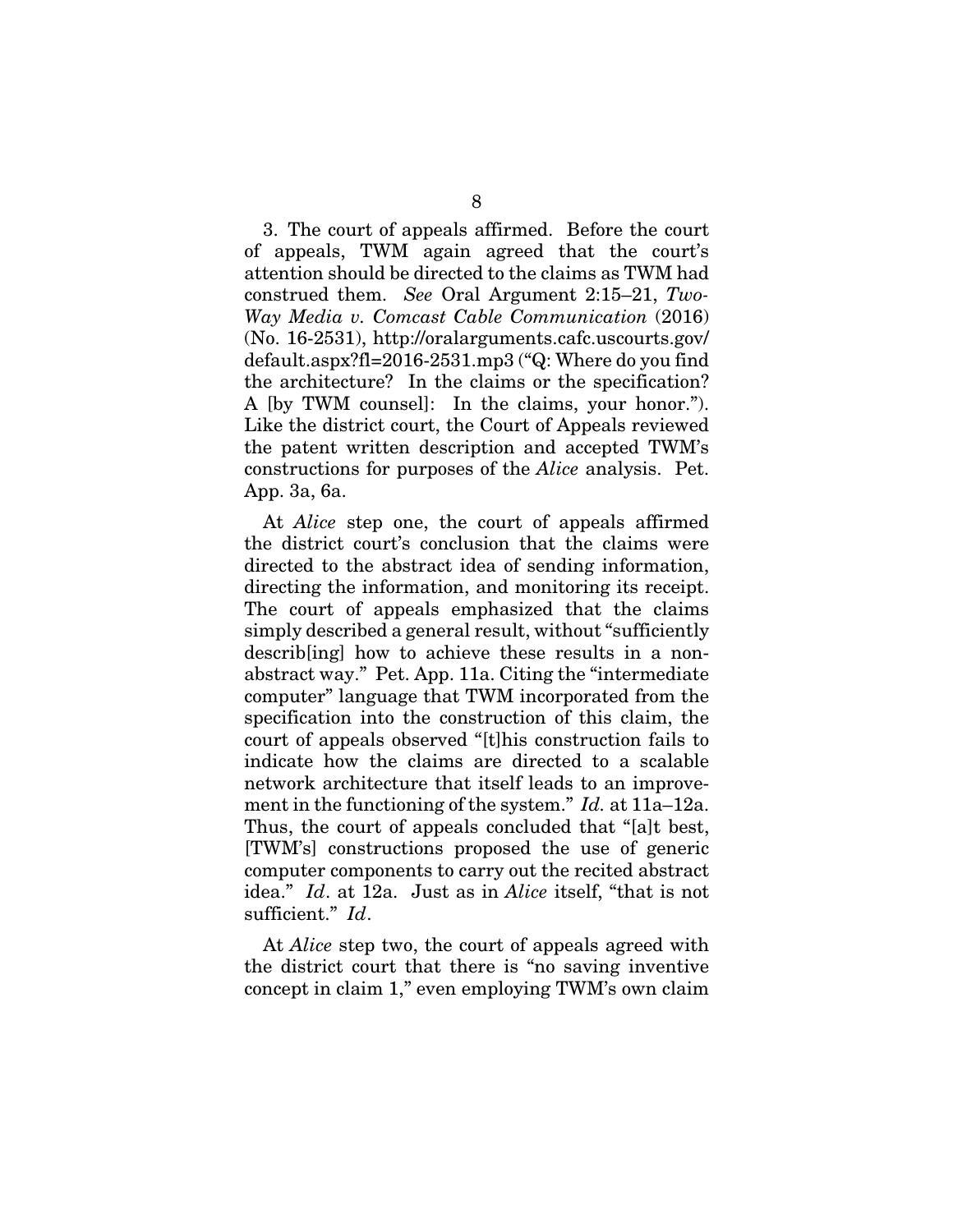constructions. Pet. App. 13a. TWM identified computer "architecture" described in the specification as its inventive concept. But, the court explained, TWM's claims swept far more broadly than that, using "generic functional language" that was not limited to the architecture on which TWM relied. *Id*. at 14a. As a result, the court concluded, "[t]he main problem that Two-Way Media cannot overcome is that the *claim* as opposed to something purportedly described in the specification—is missing an inventive concept. . . . While the specification may describe a purported innovative 'scalable architecture,' claim 1 of the '187 patent does not." *Id*. at 13a (citations omitted).

Having concluded that TWM's asserted inventive concept was not found in its claims, the court of appeals also agreed with the district court that evidence proffered by TWM about the purported technological innovations of its inventions was not relevant to the question of patent eligibility. Pet. App. 15a. Neither the district court nor the court of appeals declared that such type of evidence could *never* be relevant to a patent eligibility analysis. Rather, the courts below concluded that the evidence proffered by TWM was not relevant to the eligibility of the patent claims at issue.

#### REASONS FOR DENYING THE PETITION

### I. THE FIRST QUESTION PRESENTED IS NOT WORTHY OF REVIEW.

Petitioner contends that the court of appeals required that the patents' claims, viewed "in isolation" from the specification, contain an "extremely detailed" description of the invention. *See* Pet. 17. Petitioner further contends that panels of the Federal Circuit have disagreed with respect to whether the claims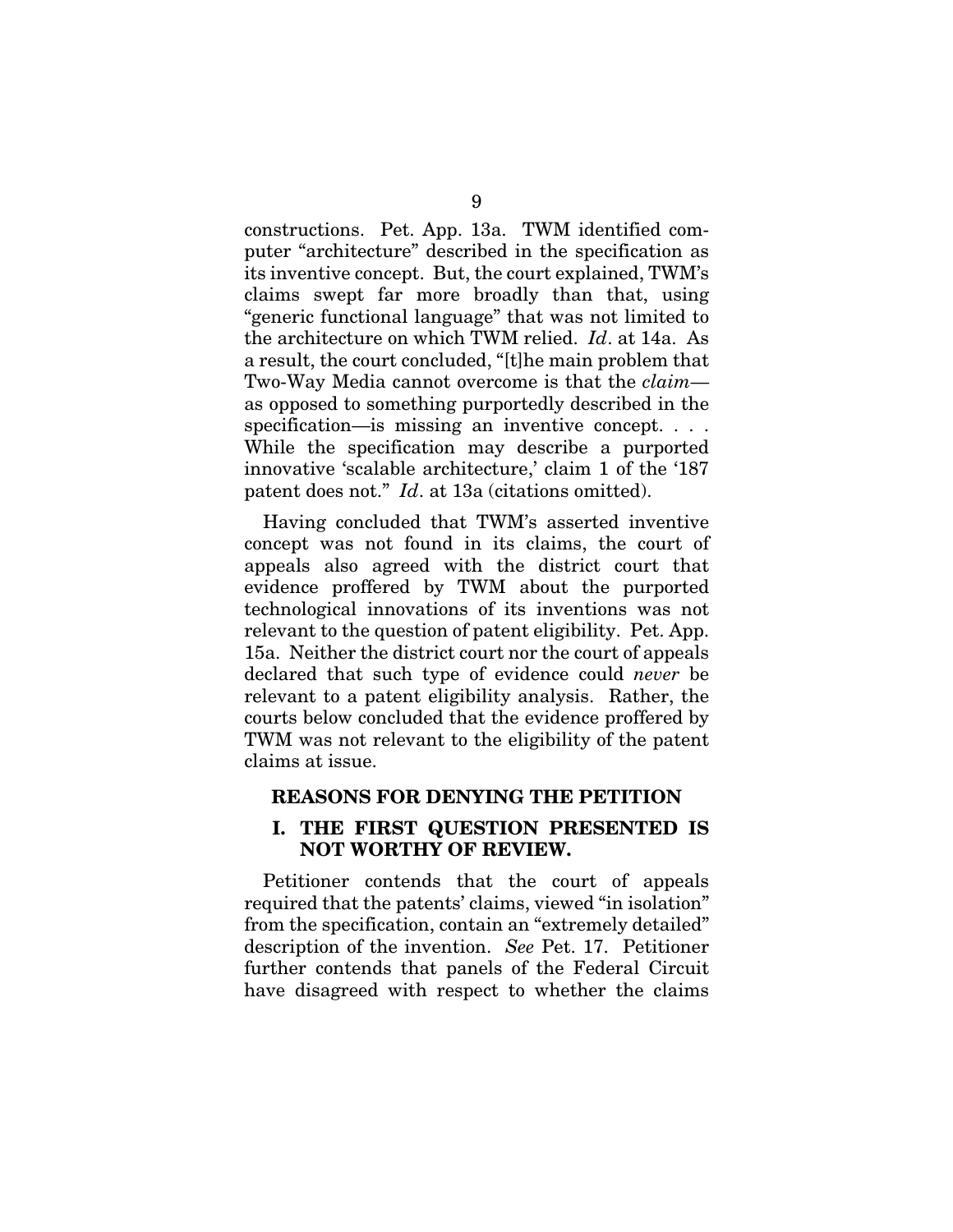should be assessed in light of the specification and the degree of detail they must contain. Both contentions are incorrect, and further review is not warranted.

In this case, the court of appeals followed this Court's consistent guidance that patent eligibility ultimately turns on whether the challenged *claim* contains an inventive concept that ensures that the claim is directed to a patent-eligible application of an abstract idea. *See, e.g., Alice*, 134 S. Ct. at 2355 ("[W]e set forth a framework for distinguishing patents that *claim* laws of nature, natural phenomenon, and abstract ideas from those that *claim* patent eligible applications of those concepts.") (emphasis added). In analyzing that question, the court of appeals did not consider the claims "in isolation," but instead proceeded on the basis of *Petitioner's* proposed claim constructions, which incorporated elements described in the specification. And far from requiring any particular degree of specificity, the court sought to identify computer architecture in the claims only because Petitioner itself identified that architecture as the inventive concept that prevented its claims from being abstract. The court accordingly reached the case-specific conclusion that the purported inventive concept was not reflected in the claims, even as Petitioner had construed them.

More broadly, the asserted doctrinal dispute that Petitioner asks this Court to resolve does not exist. The decisions that Petitioner identifies uniformly followed *Alice* in requiring that the necessary inventive concept be found in the claims, as understood in light of the specification. To the extent that some of these decisions generated dissenting opinions, the judges disagreed with respect to case-specific matters of claim scope—*i.e.*, whether certain features described in the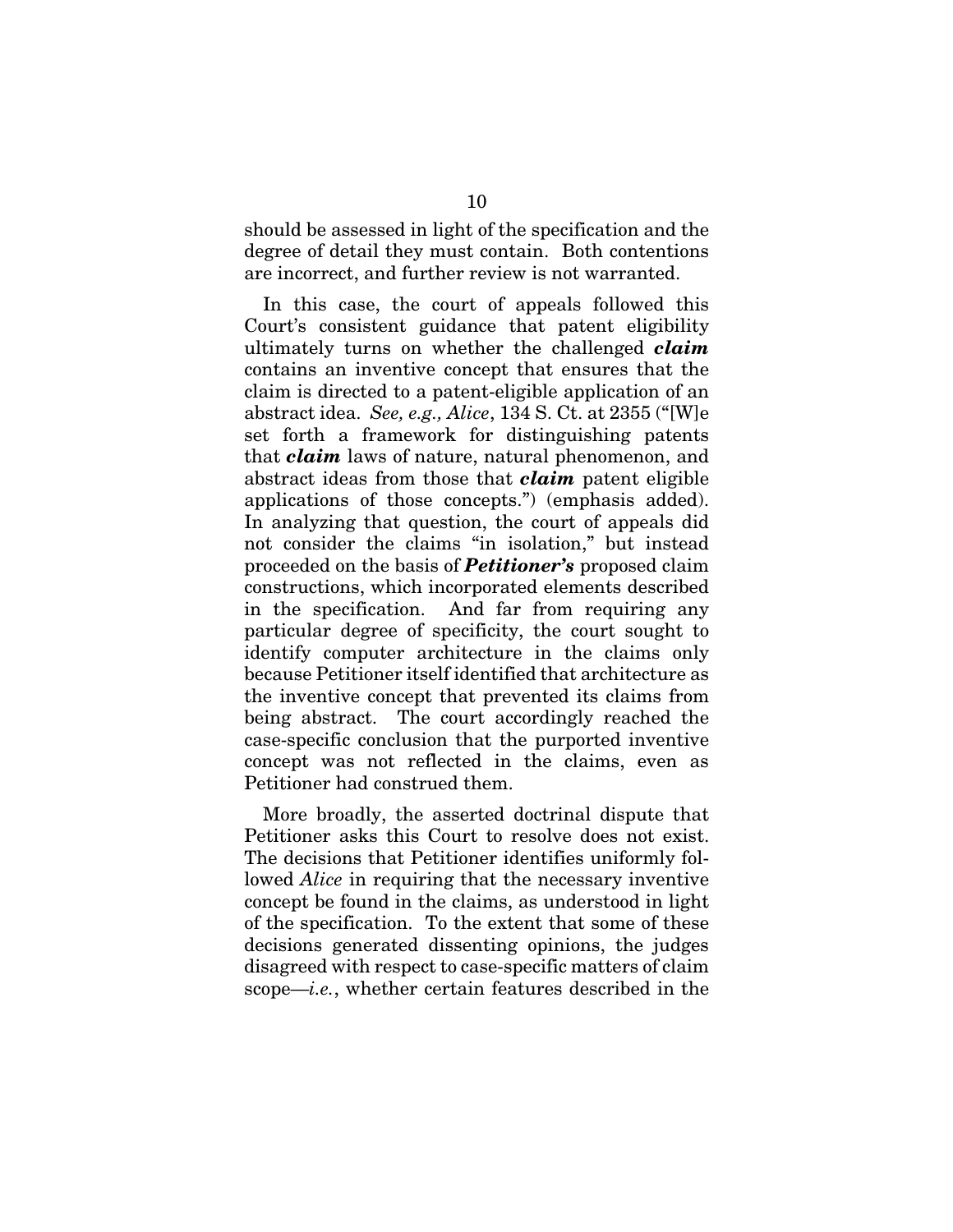specification were reflected in the claims. None of the decisions purports to establish any bright-line rule concerning whether and when the patent-eligibility analysis must take into account elements described in the specification. This Court should deny certiorari.

### A. This Court's Section 101 decisions uniformly focus the patent-eligibility inquiry on the claims, not the written description.

1. This Court's recent jurisprudence on Section 101 of the Patent Act leaves no doubt that it is the claims of a patent, not its written description, that must be patent eligible. Most recently the Court wrote: "[f]irst, we determine whether the *claims* at issue are directed to one of those patent-ineligible concepts. If so, we then ask, what else is there in the *claims* before us?" *Alice*, 134 S. Ct. at 2355 (citations and quotations omitted) (emphasis added). Other recent cases are in  $\rm{accord.5}$ 

The Court's focus on claims for purposes of patent eligibility is not a recent phenomenon. In *O'Reilly v. Morse*, 56 U.S. 62 (1854), this Court determined that Samuel Morse invented the electromagnetic

<sup>5</sup> *Mayo Collaborative Serv. v. Prometheus Labs., Inc.*, 132 S. Ct. 1289*,* 1294 (2012) ("We must determine whether the *claimed* processes have transformed these unpatentable natural laws into patent eligible applications of those laws. . . . Our conclusion rests upon an examination of the particular *claims* before us in light of the Court's precedents.") (emphasis added); *Bilski v. Kappos*, 561 U.S. 593, 610 (2010) ("[P]etitioners' *claims* are not patentable processes because they are attempts to patent abstract ideas.") (emphasis added); *Diamond v. Diehr*, 450 U.S. 175, 188 (1981) ("In determining the eligibility of respondents' *claimed* process for patent protection under § 101, their *claims* must be considered as a whole.") (emphasis added).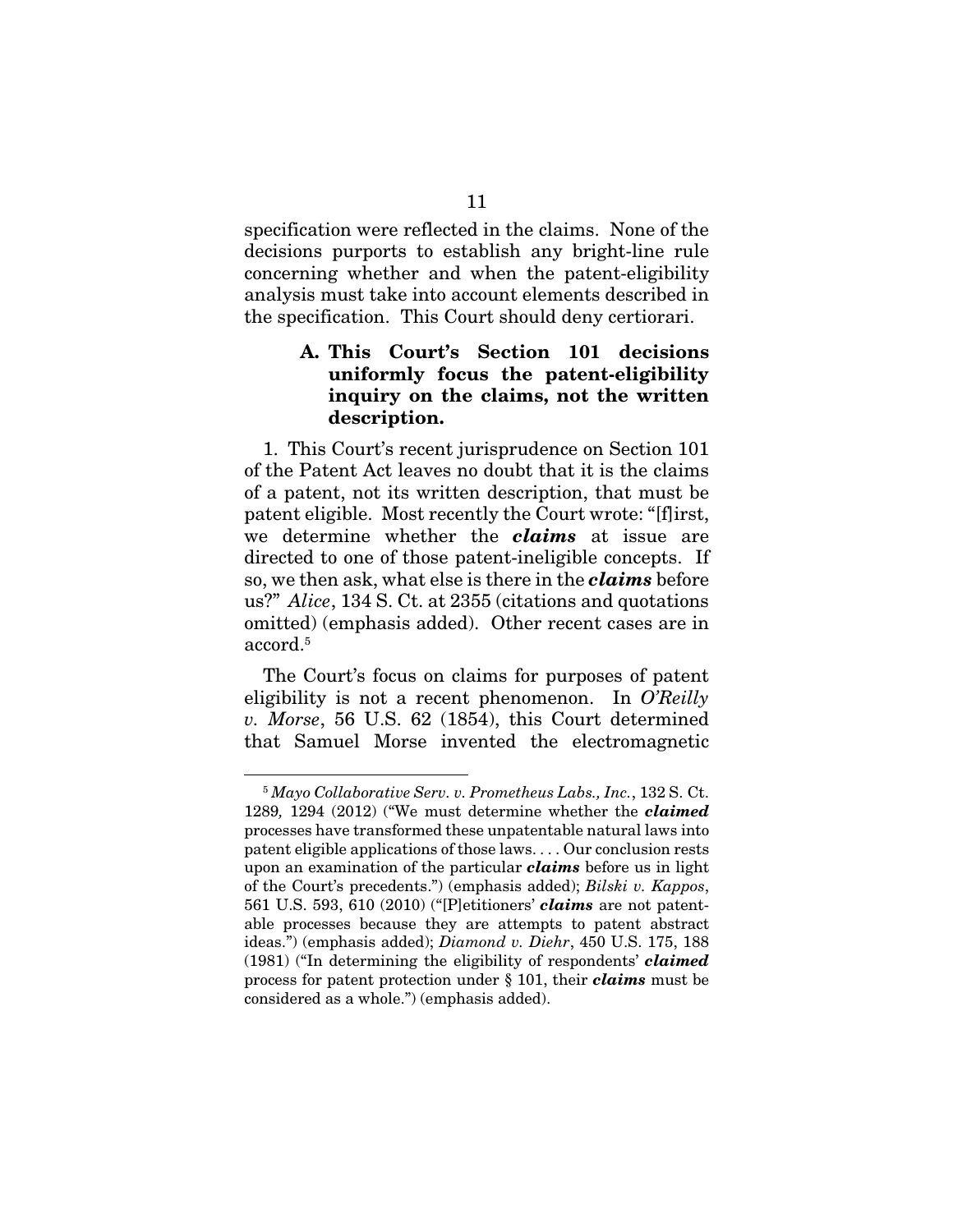telegraph, a device he described and claimed in two patents. Although the Court did not question the inventiveness of Morse's telegraph, the Court evaluated the eligibility of Morse's patent claims on a claimby-claim basis. *See id.* at 112–24. The Court held that Morse's eighth claim was invalid because it claimed the function of using electromagnetism for printing intelligible characters at any distance. "This claim," the Court explained, "can derive no aid from the specification filed. It is outside of it, and the patentee claims beyond it." *Id.* at 120–21.

The Court in *Morse* cited and followed *Wyeth v. Stone*, a case decided by Justice Story 14 years earlier when he was riding circuit. *Morse*, 56 U.S. 62 at 118 (citing F. Cas. 723 (C.C.D. Mass. 1840)). In *Wyeth*, the patent at issue recited two claims, and the specification described an apparatus and method for cutting ice. Justice Story found that one claim was tied to "the particular apparatus and machinery to cut ice, described in the specification." *Wyeth*, F. Cas. at 727. That claim was valid. But the other claim was not tied to "any particular method or machinery" and was thus void for claiming "an art or principle in the abstract." *Id.*

2. The Section 101 inquiry does incorporate the teachings contained in the specification in an important respect. In order to analyze a claim's patent eligibility, the court must first understand what the claims cover, a question that is informed by the patent specification. The specification contains a description of the invention sufficient to enable one skilled in the art to understand and practice the invention, and this description often illuminates the meaning of claim terms. *Markman*, 517 U.S. at 384; *Teva Pharm. USA, Inc. v. Sandoz, Inc*., 135 S. Ct. 831, 842–43 (2015)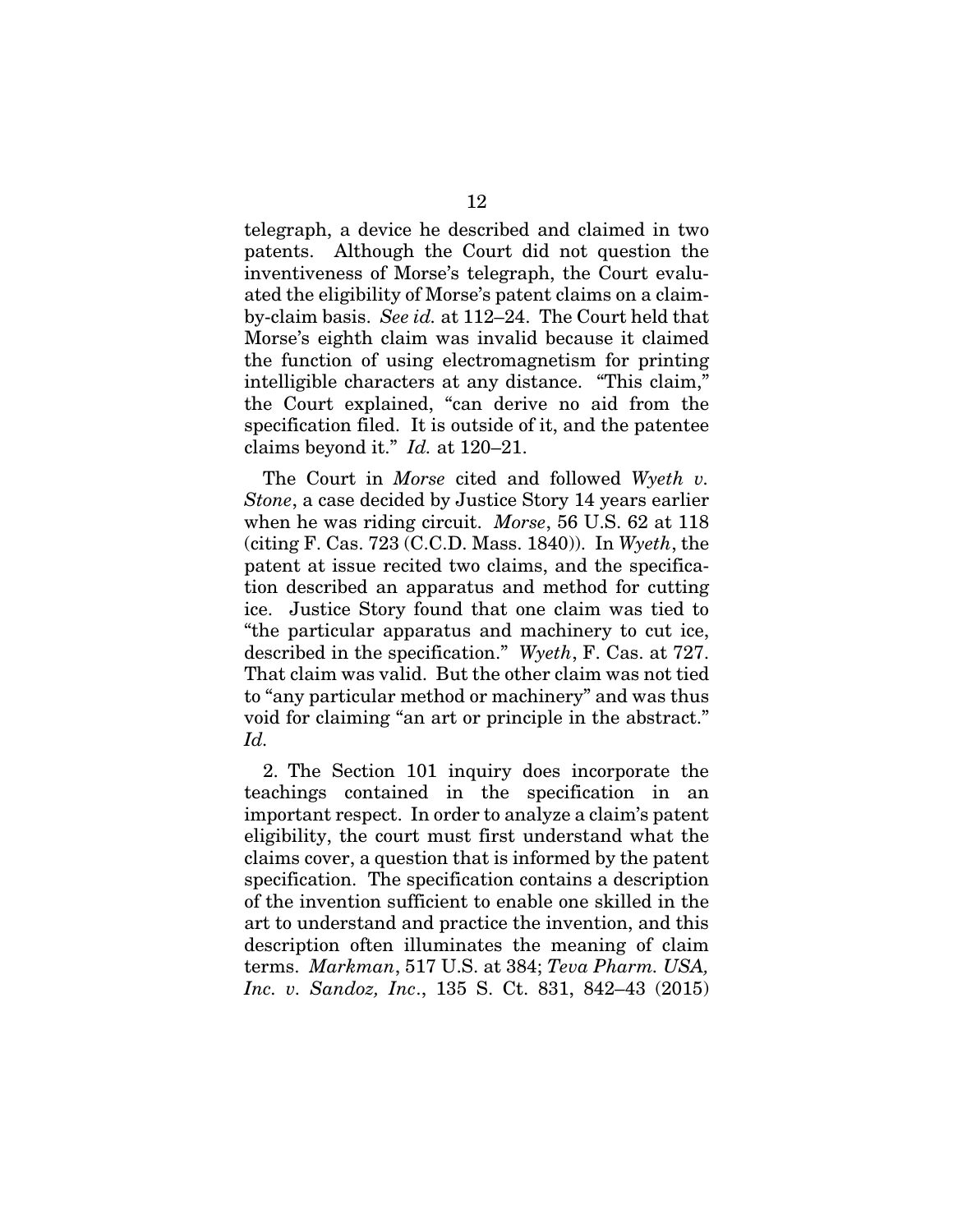(construing the claim term "molecular weight" in light of diagrams in the specification). Thus, the Section 101 analysis properly focuses on the claims, but the court's understanding of the claims' scope may be informed by the specification. *See Mayo*, 132 S. Ct. at 1296 (explaining claim construction adopted by lower courts and conducting Section 101 inquiry on that basis).

3. Section 101's focus on the claims follows from the role of the claims in establishing the patentee's property rights. A claim, not the written description, is "the portion of the patent document that defines the scope of the patentee's rights," and "functions to forbid" any products or activities that fall within its scope. *Markman*, 517 U.S. at 372. The Patent Act therefore provides that it is the claim itself that must be valid: "Each claim of a patent . . . shall be presumed valid independently of the validity of other claims. . . . The burden of establishing invalidity of a patent or any claim thereof shall rest on the party asserting such invalidity." 35 U.S.C. § 282.

Focusing on the claims is particularly important in the Section 101 context, given the preemption concerns that animate Section 101. *See Alice*, 134 S. Ct. at 2344. The exclusive rights granted by abstract patent *claims* "would effectively grant a monopoly over an abstract idea." *Bilski*, 561 U.S. at 612; *see also Mayo*, 132 S. Ct. at 1294 (allowing claims on laws of nature raises the prospect of "tying up the use of the underlying natural laws, inhibiting their use in the making of further discoveries"). But a patent's written description—whether abstract or concrete—cannot raise any pre-emption concerns because no right to exclude attaches to it. Petitioner's proposed framework would permit patent holders to obtain broad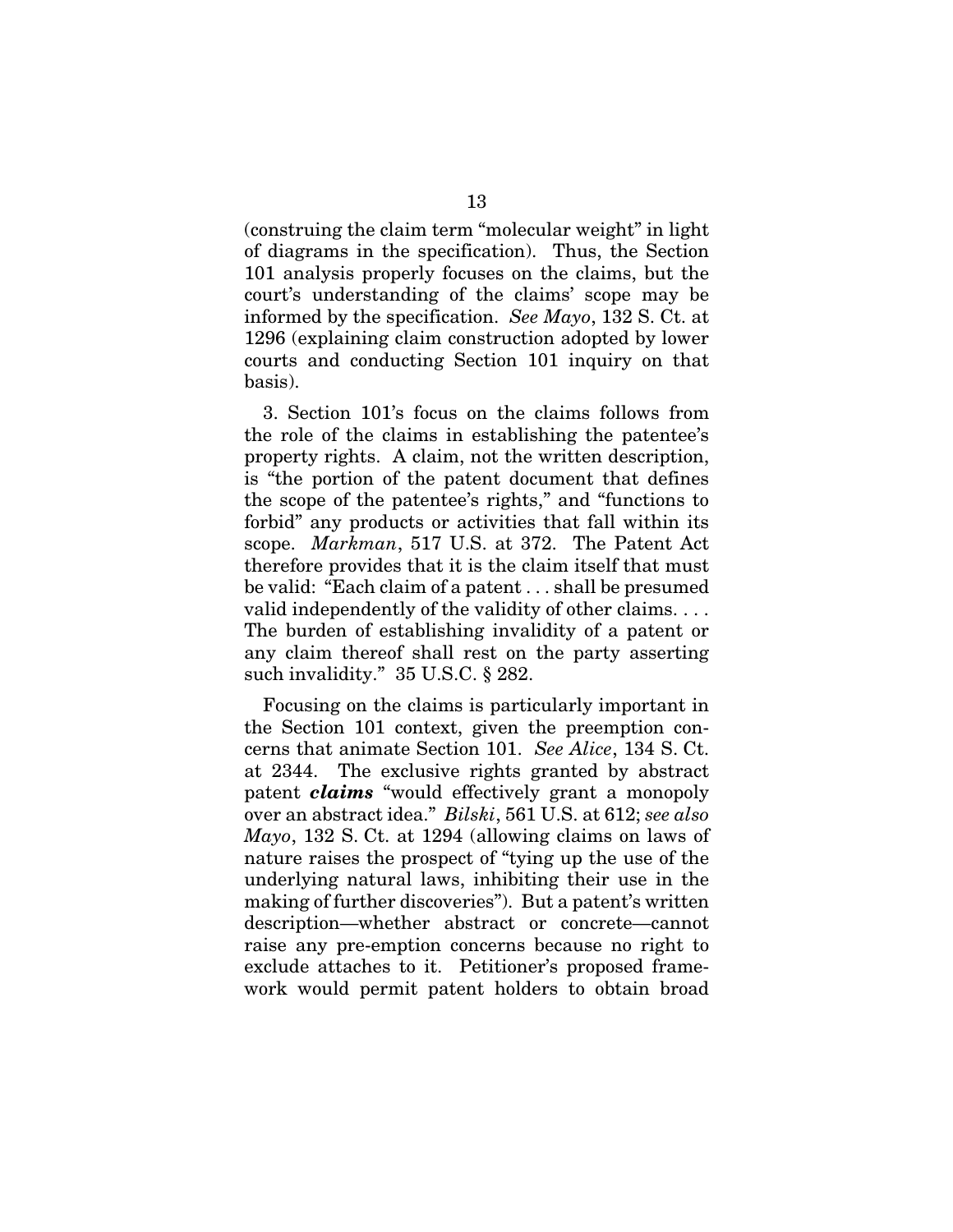abstract patent claims that exclude others from practicing basic abstract ideas so long as there is some concrete invention disclosed somewhere in the written description. Such a rule would contradict the letter and spirit of over 150 years of law on patentable subject matter.

## B. The court of appeals did not hold that claims must be viewed in isolation without regard for the entire specification when determining patent eligibility.

The court of appeals applied this Court's direction to analyze the patent eligibility of the patents' claims. Contrary to Petitioner's arguments, the court did not apply or endorse a rule that the claim language must be "viewed in isolation" or "without regard for the specification," or that any particular level of detail must be present. Notably, the court of appeals considered the written description at some length before proceeding to its analysis of the eligibility of the claims. *See* Pet. App. 1a–3a.

And when the court of appeals turned to assessing the eligibility of the claims, it did so in light of the claim constructions proposed by TWM, which construed certain claim terms to incorporate elements from the written description that were not recited in the claims. Pet. App. 11a; *id*. at 32a n.3; TWM C.A. Br. 15–16 (discussing claim constructions incorporating an "intermediate computer" as described in the specification). The court concluded, however, that even so construed, the claims were not sufficiently concrete. In arguing that its claims were patenteligible, TWM identified the computer architecture described in the specification as the allegedly concrete innovation that, in its view, prevented its claims from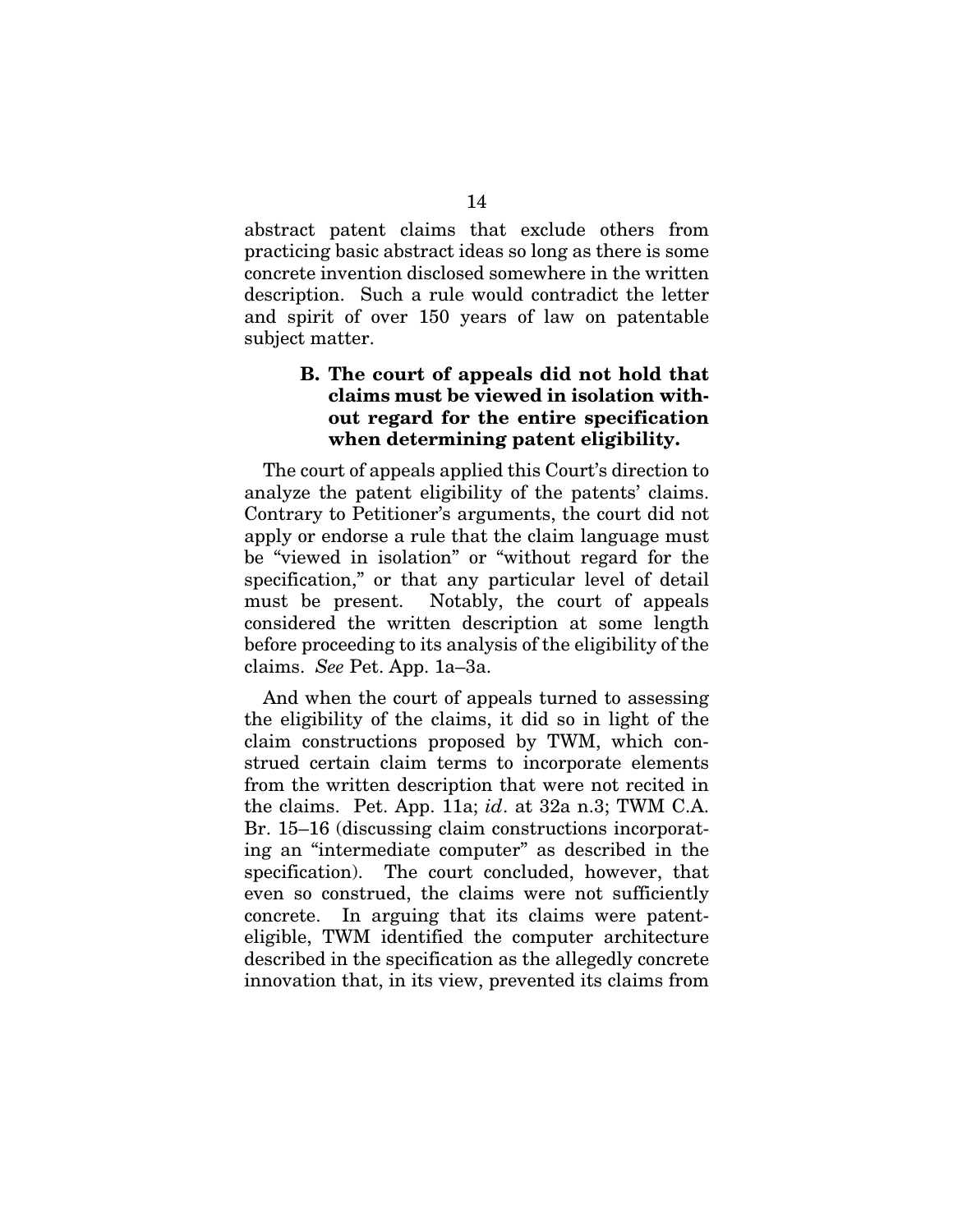being directed to an abstract idea at *Alice* step one, and that supplied the necessary inventive concept at *Alice* step two. *Id*. at 11a–13a. The question for the court of appeals, then, was whether TWM's claims recited that computer architecture. The court concluded that they did not. Even TWM's incorporation of an "intermediate computer" into the claim construction—despite the lack of any reference to such a computer in the claim language—was not sufficient to transform the claim into the "scalable network architecture" that TWM argued was the patent eligible inventive concept. *Id.* at 11a–12a. As the district court explained, while the "patent specifications do, in fact, point to the architecture of the system as the technological innovation," the "claims cannot fairly be read to recite computer architecture even in light of [TWM's] proposed claim constructions." Pet. App. 32a n.3.

Petitioner is therefore wrong in contending that the court of appeals applied a bright-line rule requiring the claims to contain an "extremely detailed" description of architecture or a "specific means or method." Pet. 16–17. Rather, the court sought to identify computer architecture in the claims only because TWM identified that architecture as the inventive concept that assertedly prevented the claims from being abstract. The court of appeals simply reached the case-specific conclusion that TWM's claims do not contain any reference to, and therefore are not limited by, the computer architecture that TWM argued saved its claims from ineligibility. That holding does not warrant review.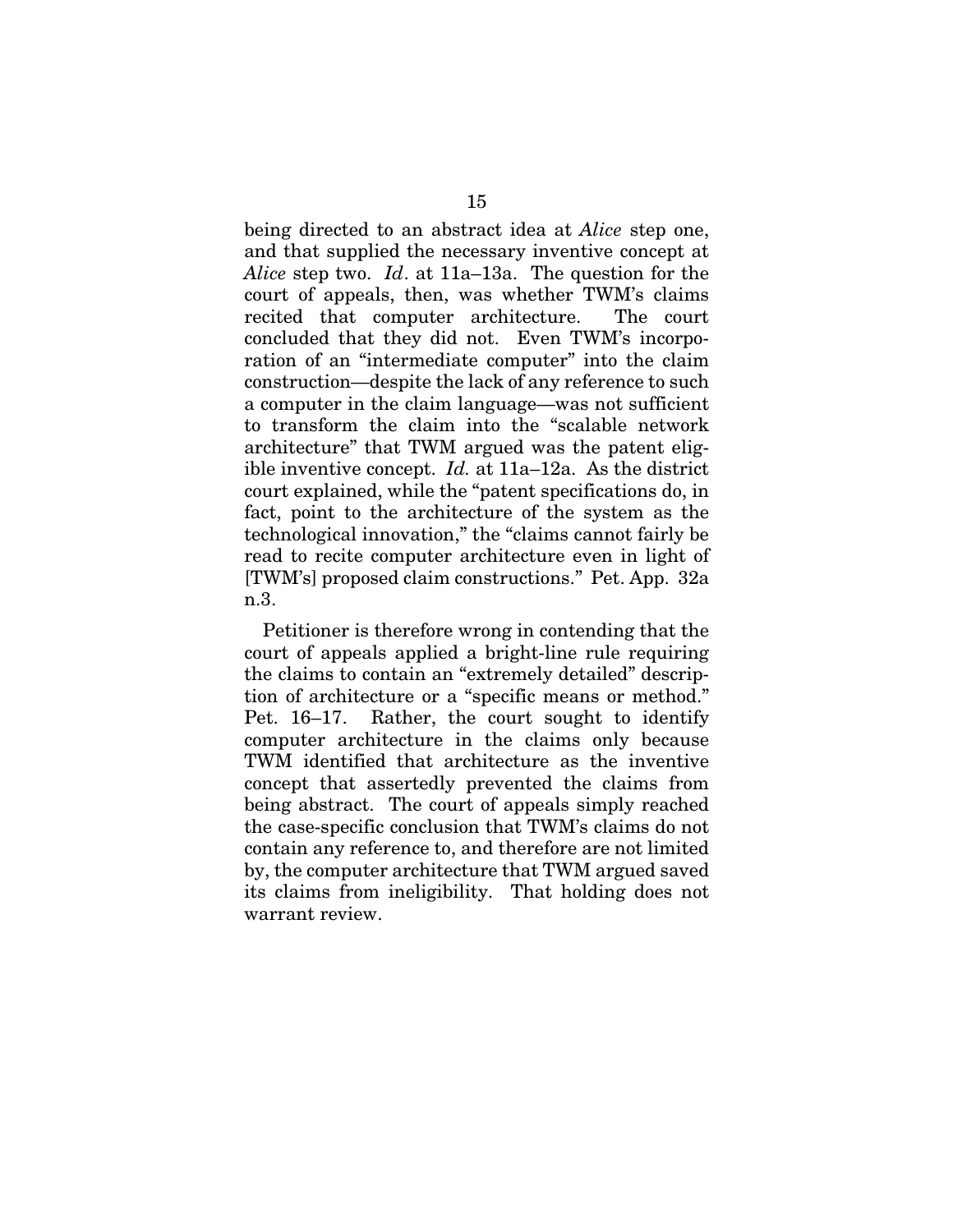### C. The panel judges' dissents in *other*  Federal Circuit decisions are no reason to grant the Petition here.

As described above, Petitioner mischaracterizes the court of appeals' opinion as applying a rule that the eligibility of patent claims must be considered in isolation, without reference to the written description. Based on this strawman, Petitioner attempts to create the appearance of a conflict by relying on two dissenting opinions in other cases by members of the unanimous panel on this case. But in each of those other cases, the dissenting judge simply disagreed with the majority with respect to how the claims at issue should be construed.

In *Amdocs (Israel) Ltd. v. Openet Telecom, Inc.*, the panel majority found the asserted claims patenteligible at step two of this Court's *Alice* test because the Federal Circuit had previously construed the claim term "enhance" to incorporate several specific inventive features from the specification. 841 F.3d 1288, 1300 (Fed. Cir. 2016) (citing 761 F.3d 1329, 1338–40 (Fed. Cir. 2014)).6 Judge Reyna, in dissent, carefully reviewed the written descriptions, but disagreed with the majority that the claim constructions added sufficient inventive concept to certain claims to pass *Alice* step two. *Id.* at 1314. He concluded differently as to other claims, however. Contrary to Petitioner's depiction of Judge Reyna's application of Section 101 jurisprudence, he interpreted other

<sup>&</sup>lt;sup>6</sup> "[W]e specifically approved of the district court's reading the 'in a distributed fashion' and the 'close to the source' of network information requirements into the term 'enhance.'" *Amdocs*, 841 F.3d at 1300 (quotations omitted).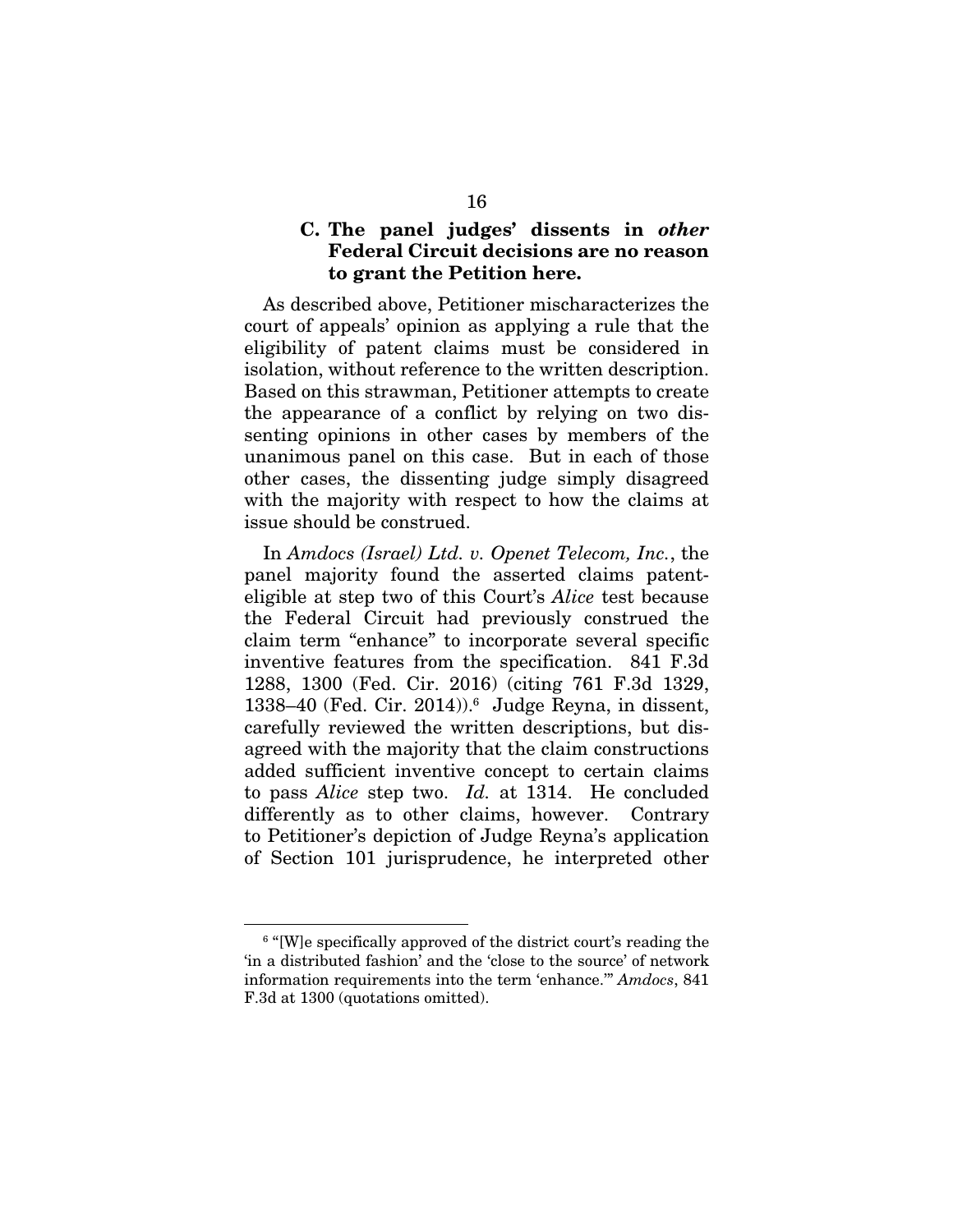asserted claims as "captur[ing] enough of the distributed protocol *disclosed in the specification* to pass through the coarse eligibility filter of §101." *Id.* at 1315 (emphasis added). In other words, he incorporated parts of the specification where he felt it was warranted. Thus, the majority and dissent simply disagreed as to the meaning of various asserted claims, but both referenced the specification for their positions. This is hardly evidence of a judge who analyzes patent eligibility "without reference to the written description," as Petitioner asserts. Pet. 17–18.

Petitioner also argues that Judge Hughes, in *Visual Memory LLC v. NVIDIA Corp.*, 867 F.3d 1253 (Fed. Cir. 2017), "filed a dissent explaining his view that the specificity Section 101 requires must be in the claim language alone, without reference to the written description in the specification or to any other context." Pet. 19. But Judge Hughes never expressed anything resembling the view that Petitioner ascribes to him. In *Visual Memory*, the majority analyzed the invention described in the patent's written description and concluded that "the claims here are directed to a technological improvement: an enhanced computer memory system." *Id.* at 1259. In dissent, Judge Hughes also analyzed the claims with reference to the written description, but came to a different conclusion. He concluded that the patent specification lacked description as to "how to implement the 'programmable operational characteristic' and requires someone else to supply the innovative programming effort." *Id.*  at 1263. Judge Hughes recognized that the patent described a microfiche appendix containing computer code, but noted that the patentee did not claim the microfiche. *Id.* at 1363–64. Accordingly, his dispute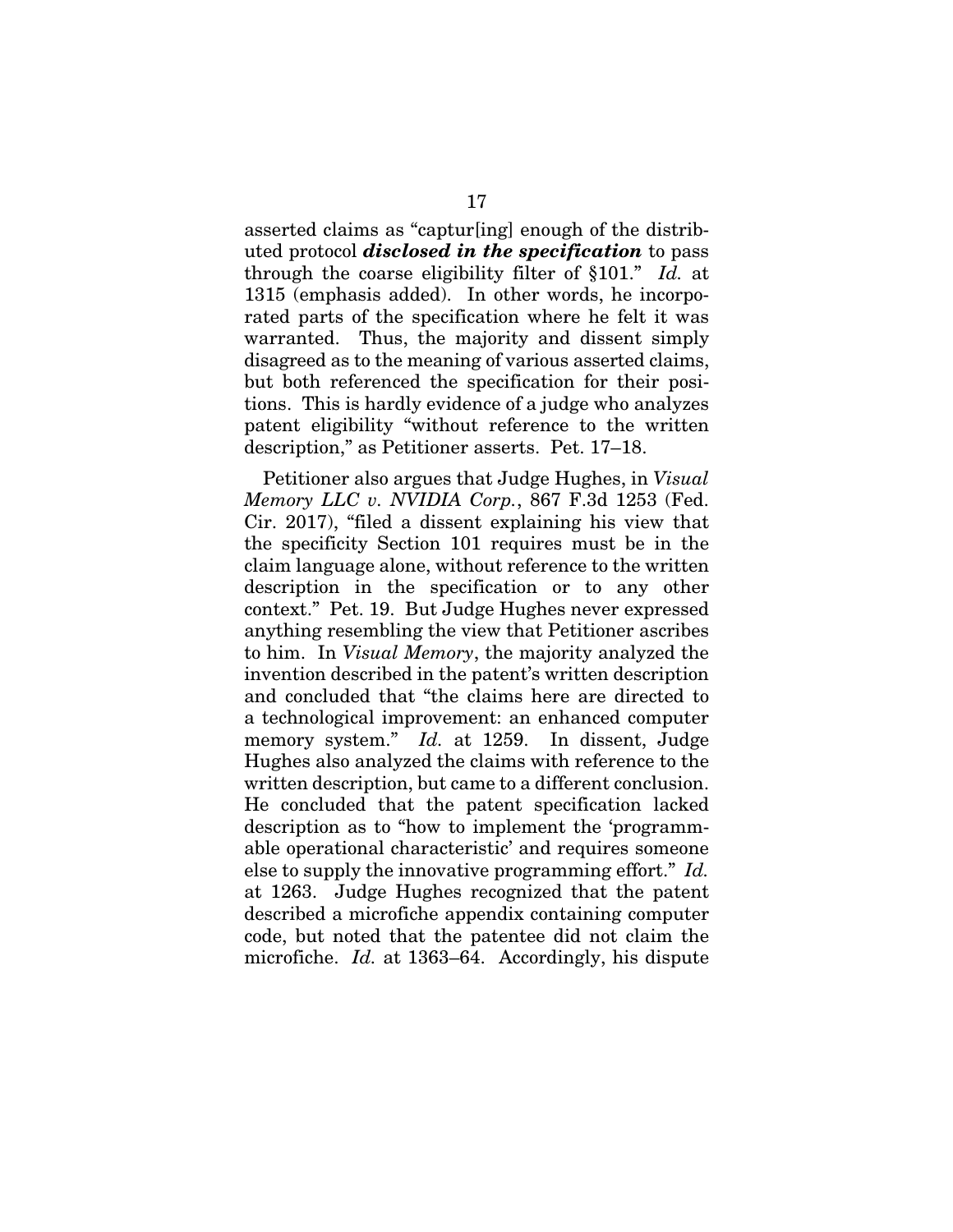with the majority was that "it has analyzed step one of *Alice* in a way that is untethered from the '740 claims *and the specification*." *Id.* at 1264 (emphasis added).7 That the majority and dissent in *Visual Memory* disagreed about the teaching in the specification and the scope of the claims is not indicative of a doctrinal conflict that requires this Court's attention.

Petitioner lists a host of other Federal Circuit decisions that purport to "look[] *only* at the text of the claims at issue, eschewing reliance on the written description." Pet. 20 (emphasis in original). In fact, none of those cases stake out that position. *See, e.g., Intellectual Ventures I LLC v. Symantec Corp*., 838 F.3d 1307, 1317–19 (Fed. Cir. 2016) (considering written description in Section 101 inquiry, but disagreeing with the dissenting judge concerning whether the claims should be understood to include certain specification elements). They may reflect differences of opinion about the extent to which details from the written description should be incorporated into any particular claim, but those case-specific disputes are not the question presented by this Petition. Nor do any of the listed cases on the other side of this purported intra-circuit dispute look only "to the written description in resolving a Section 101 dispute" (Pet. 20); rather, they all evaluate eligibility of the claims. *See, e.g. Bascom Global Internet Servs., Inc. v. AT&T Mobility LLC,* 827 F.3d 1341, 1350 (Fed. Cir. 2016) ("The *claims* do not merely recite the

<sup>7</sup> The dispute in *Visual Memory* is not analogous to this case for the additional reason that the court there had not relied on the patentee's proposed constructions. *See Visual Memory*, 867 F.3d at 1259.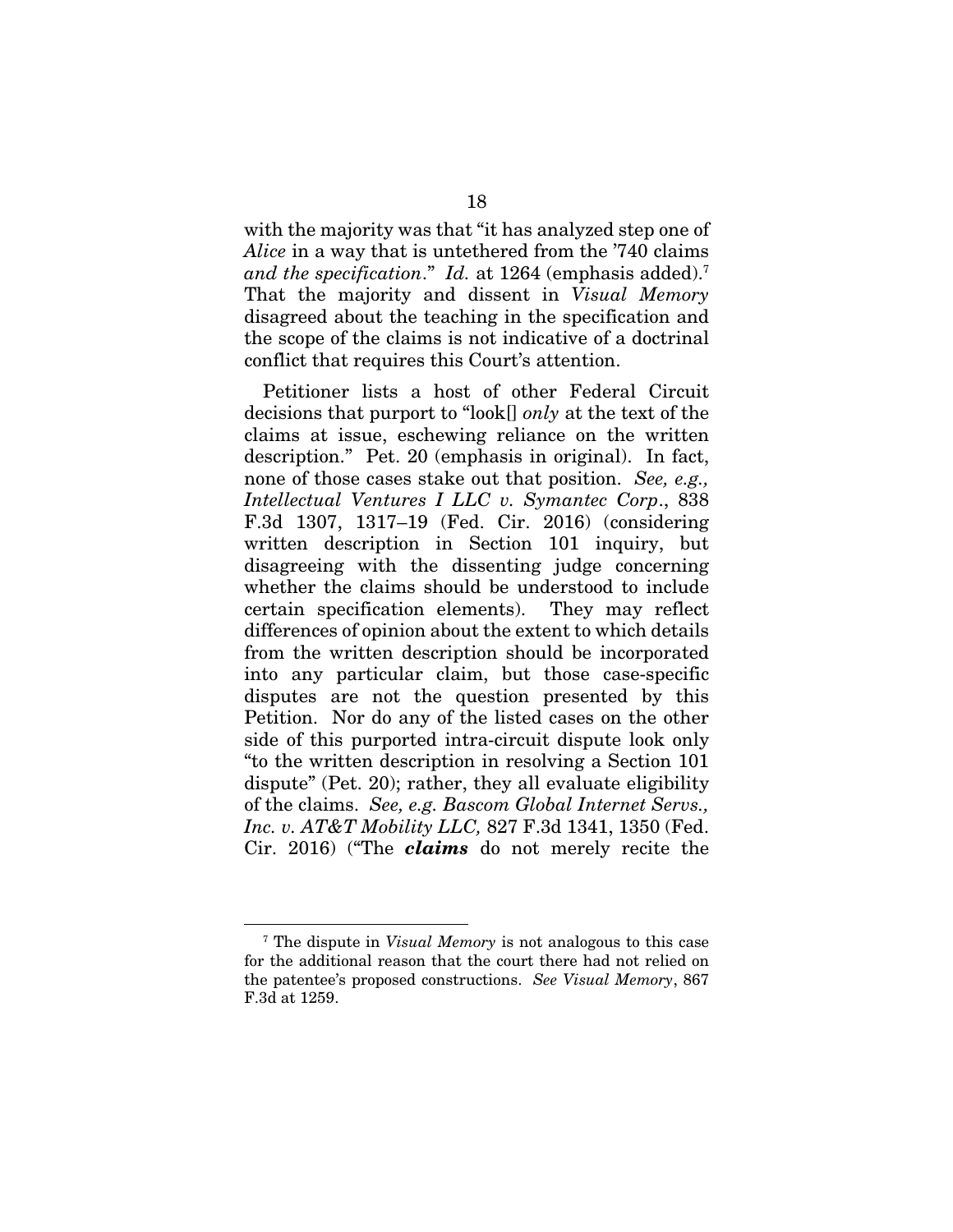abstract idea of filtering content . . . .") (emphasis added); *In re TLI Commc'ns LLC Patent Litig.*, 823 F.3d 607, 613 (Fed. Cir. 2016) ("[W]e find that the *claims* fail to recite any elements that individually or as an ordered combination transform the abstract idea . . . into a patent-eligible application of that idea.") (emphasis added).8

\* \* \*

In sum, Petitioner's rationale for the Court reviewing the first question presented is that the Federal Circuit is split between, on the one hand, judges who believe that Section 101 requires evaluating patents as a whole, and on the other hand, judges who believe that Section 101 requires evaluating claims in isolation without reference to the specification. But no such split exists. In addition, this case would be a poor vehicle for addressing the first question because the decisions below are based upon Petitioner's uncontested claim constructions that *do* incorporate aspects of the specification. Petitioner has no ground to ask this Court to incorporate even more into the claims for the first time on certiorari.

#### II. THE SECOND QUESTION PRESENTED IS NOT WORTHY OF REVIEW

Petitioner next argues that this Court should grant certiorari to decide whether the Section 101 patent eligibility inquiry may include subsidiary questions of fact. This Court's review is unwarranted for two reasons. First, the Federal Circuit's precedent on the

<sup>8</sup> If Petitioner were correct in its characterization of *TLI Communications* as one in conflict with the "claims-only" approach of Judges Reyna and Hughes, it would be self-defeating: Judge Hughes authored *TLI Communications.*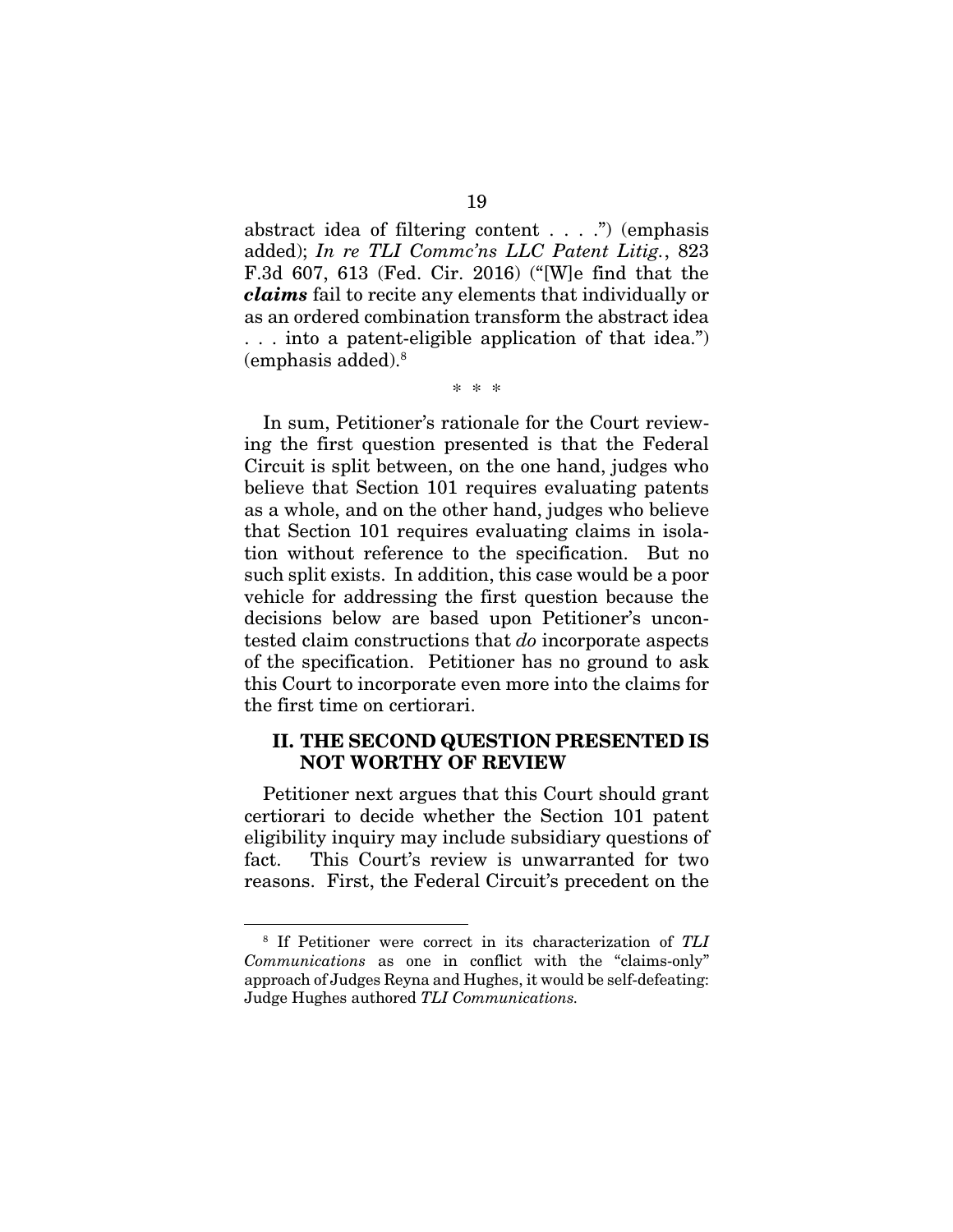question is uniform and correct. The Federal Circuit has consistently recognized that the question whether claimed subject matter is patent-eligible under Section 101 is a legal question that in some cases may require resolution of subsidiary questions of fact. That understanding accords with this Court's decisions in *Alice* and *Mayo*. Second, this particular case would be a poor vehicle to consider the second question as well. The Federal Circuit did not hold in this case that Section 101 is a purely legal inquiry, nor did it even consider that question. Instead, the court merely made case-specific relevance determinations with respect to the extra-record evidence proffered by Petitioner. That evidence, had the court considered it, would not have affected the outcome. Indeed, Petitioner has failed to identify any specific factual dispute that was resolved against it.

## A. The Federal Circuit has consistently held that Section 101 involves a legal inquiry with subsidiary factual questions.

1. The Federal Circuit has recently reaffirmed that "[w]hether a claim recites patent eligible subject matter is a question of law which may contain disputes over underlying facts." *Berkheimer v. HP Inc*., 881 F.3d 1360, 1368 (Fed. Cir. 2018); accord, *e.g.*, *Aatrix Software, Inc. v. Green Shades Software*, Inc., 882 F.3d 1121, 1128 (Fed. Cir. 2018) ("While the ultimate determination of eligibility under § 101 is a question of law, like many legal questions, there can be subsidiary fact questions which must be resolved en route to the ultimate legal determination."); *Versata Dev. Grp., Inc. v. SAP Am., Inc*., 793 F.3d 1306, 1336 (Fed. Cir.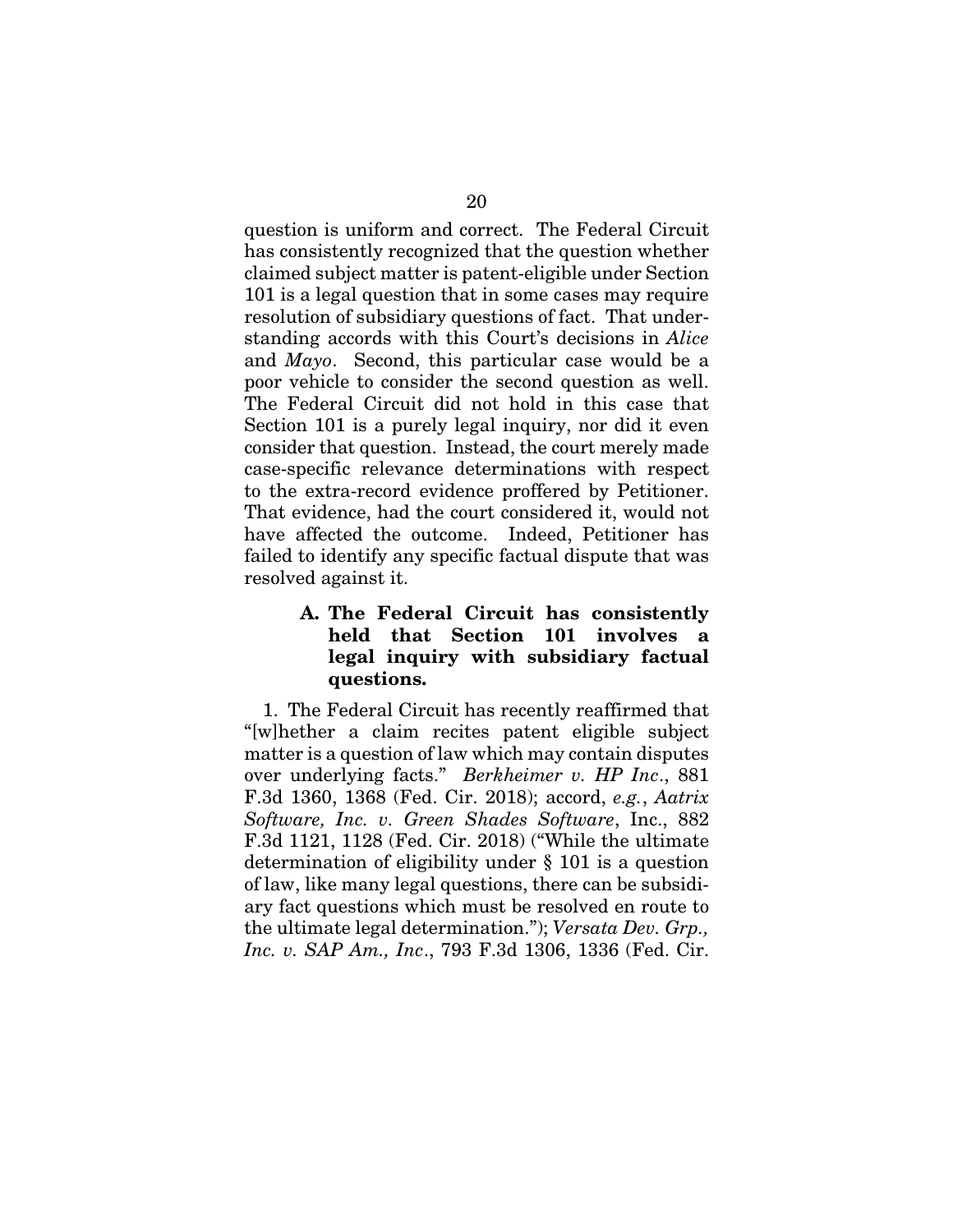2015) (explaining that patent eligibility is ultimately a question of law, but may contain "subsidiary" factfinding).

The Federal Circuit's understanding that the Section 101 inquiry is a legal question with subsidiary factfinding is founded on this Court's explication of Section 101 in *Alice* and *Mayo*. In those decisions, the Court held that the patent eligibility determination proceeds in two steps. First, the court "determine[s] whether the claims at issue are directed to" an abstract idea or other "patent-ineligible concept[]." *Alice*, 134 S. Ct. at 2355. Second, if the claim is directed to an abstract idea, the court searches "for an 'inventive concept'—*i.e*., an element or combination of elements that is "sufficient to ensure that the patent in practice amounts to significantly more than a patent upon the [ineligible concept] itself." *Id*. (quoting *Mayo*, 132 S. Ct. at 1298). In evaluating whether the claim elements describe an "inventive concept," the court considers whether the other claim elements amount to more than "well-understood, routine, conventional activit[ies]" previously known to the industry." *Id*. at 2359.

As the Federal Circuit has explained, both steps of the *Alice/Mayo* analysis are primarily legal, turning on an examination of the claims and the written description. *See Berkheimer*, 881 F.3d at 1368. There is a subsidiary factual inquiry contained in *Alice* step two—namely, whether the claim elements amount to more than routine, conventional activities previously known in the field. *Id*. As the United States explained in *Alice*, the "inventive concept" inquiry "may require resolution of factual questions," such as "whether persons skilled in the art would necessarily use the claimed steps in order to make use of a particular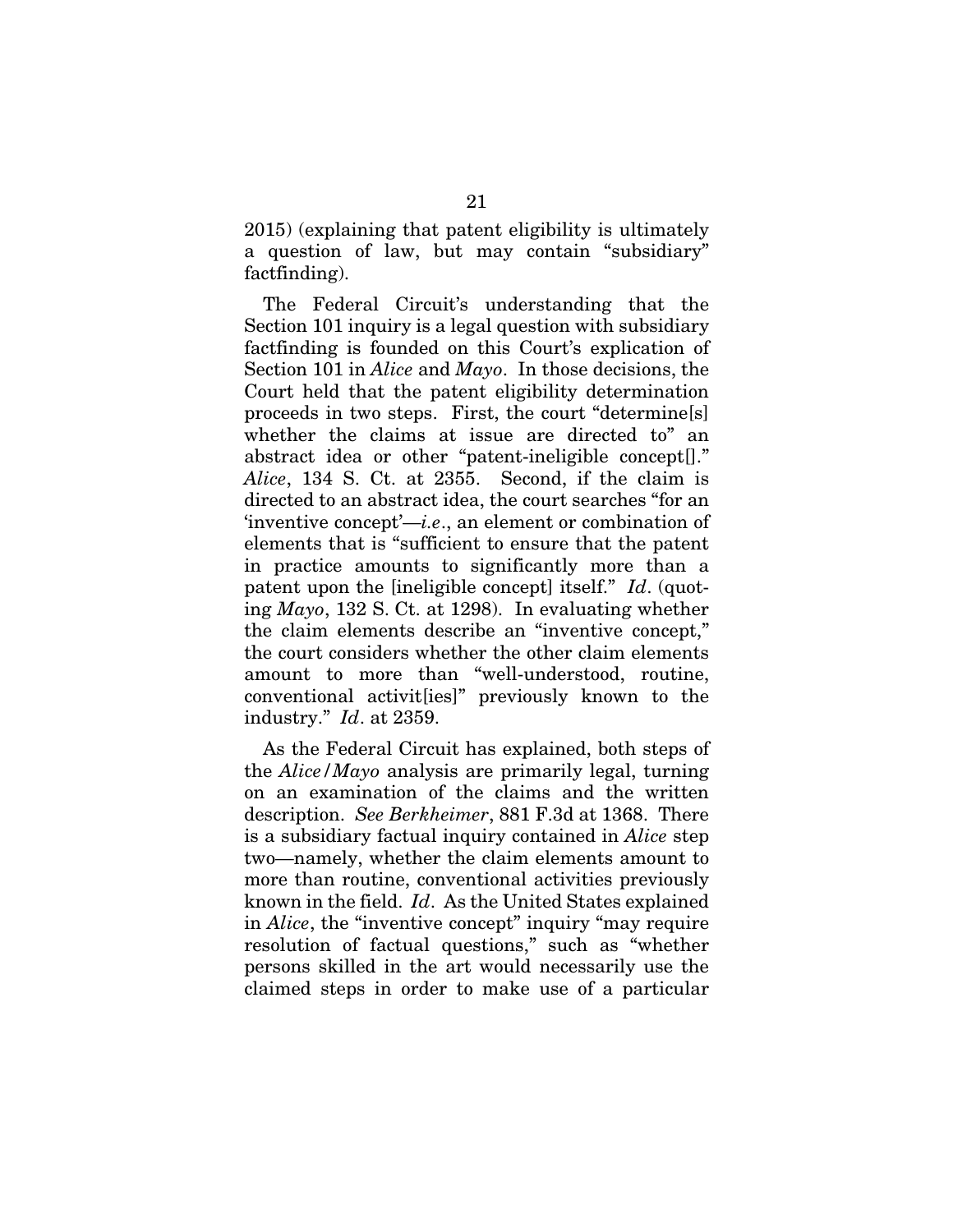### abstract idea." U.S. Amicus Br. 18, *CLS Bank Int'l v. Alice Corp*., No. 11-1301 (Fed. Cir. 2011).

Often, that question can be resolved as a matter of law on the basis of the claims and specification, and the pleadings. In *Mayo*, for instance, the patents themselves declared that the claim elements reciting features other than the patent-ineligible law of nature were "well-known in the art," leading the Court to conclude that the claim elements did not amount to anything more than routine, conventional activities. 132 S. Ct. at 1297–98. And in *Alice*, where the claimed inventive concept was the use of a computer to perform "electronic recordkeeping" functions, it was both commonly known and undisputed that using computers to keep electronic records was routine and conventional. 134 S. Ct. at 2359; *Berkheimer*, 890 F.3d at 1373 (Moore, J., concurring in denial of rehearing en banc) (where specification reveals use of existing computer technology, court may conclude as a matter of law that such use is not unconventional). In other cases, like this one, the court may not need to determine whether the asserted "inventive concept" is non-routine and unconventional, if it is evident that the purported inventive concept identified by the patentee does not actually appear in the claims. Pet. App. 15a; accord *Mortg. Grader, Inc. v. First Choice Loan Servs. Inc*., 811 F.3d 1314, 1326 (Fed. Cir. 2016) (evidence about problems solved by the invention does not create a genuine dispute of material fact when "the claims do not actually contain the 'conflict-free requirement'"); *Berkheimer v. HP Inc*., 890 F.3d 1369, 1373 (Fed. Cir. 2018) (Moore, J., concurring in denial of rehearing en banc) (citing cases).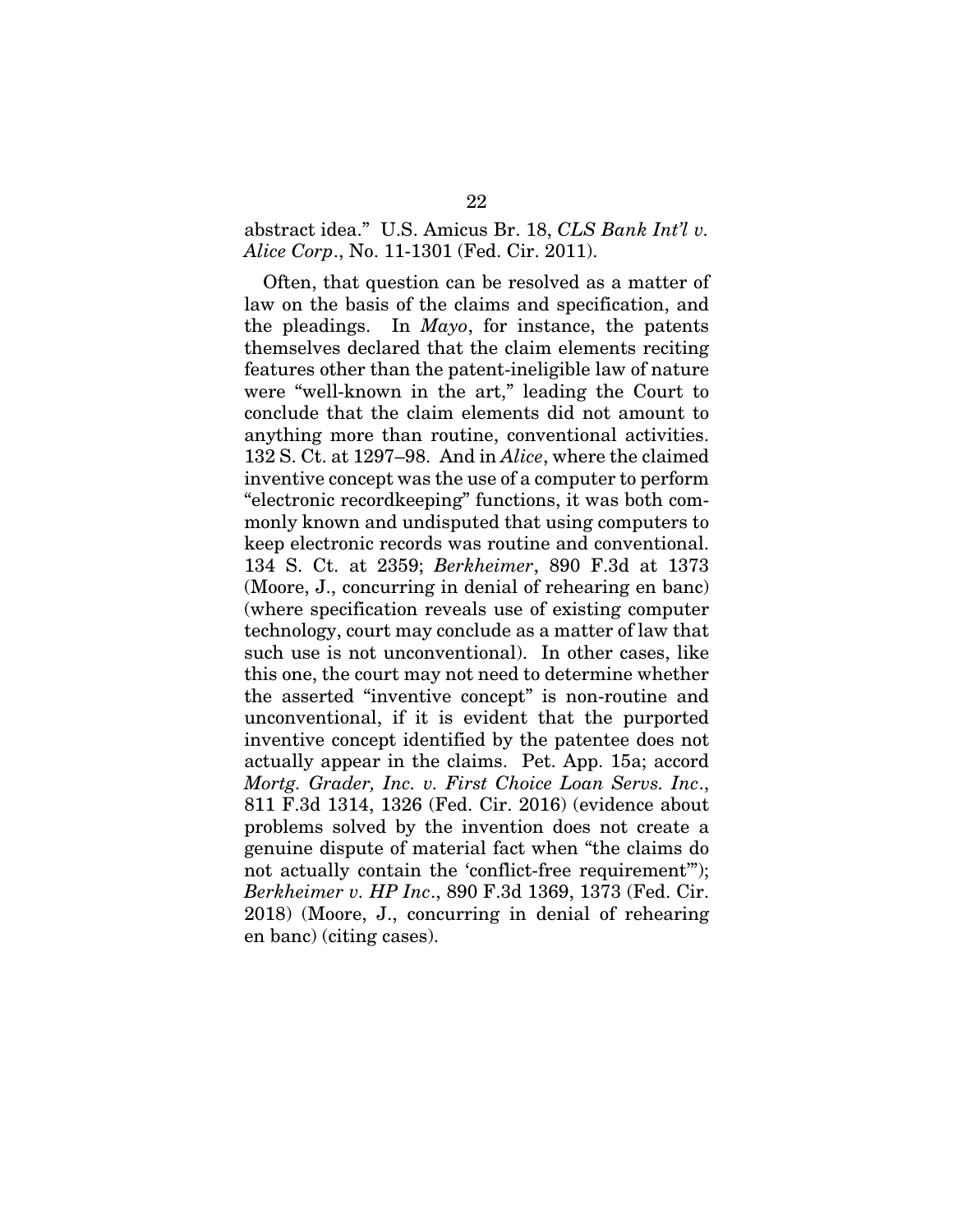In some cases, however, plausible factual allegations or genuine factual disputes may preclude a court from determining that claim elements are routine or conventional at the motion-to-dismiss or summary judgment stage. *See, e.g.*, *Aatrix*, 882 F.3d at 1128 ("[I]n this case, that question [of whether additional claim elements are conventional] cannot be answered adversely to the patentee based on the sources properly considered on a motion to dismiss, such as the complaint, the patent, and materials subject to judicial notice."); *Versata*, 793 F.3d at 1334 (expert evidence considered in determining whether claim elements were routine and conventional).

2. Petitioner contends that several Federal Circuit decisions have departed from the principles described above. Pet. 27–29. That is incorrect. Petitioner takes out of context statements in some decisions to the effect that the Section 101 inquiry is a question of law. Pet. 28–29 (citing cases). Those statements, understood in their proper context, simply asserted correctly—that the Section 101 inquiry is ultimately a question of law. *Cf. United States v. Alvarez*, 567 U.S. 709, 718 (2012) (categorical statements in opinions cannot be used to establish a "general rule" when doing so would ignore the statements' "proper context"). They did not suggest that the inquiry contains no subsidiary questions of fact.

Indeed, the primary case on which Petitioner relies expressly acknowledged that the Section 101 analysis may include subsidiary findings of fact concerning whether the patent claim includes non-routine or unconventional steps. *Versata Dev. Grp., Inc. v. SAP Am., Inc*., 793 F.3d 1306, 1331, 1334, 1336 (Fed. Cir. 2015). There, in reviewing the conclusion of the Patent Trial and Appeal Board (PTAB) that certain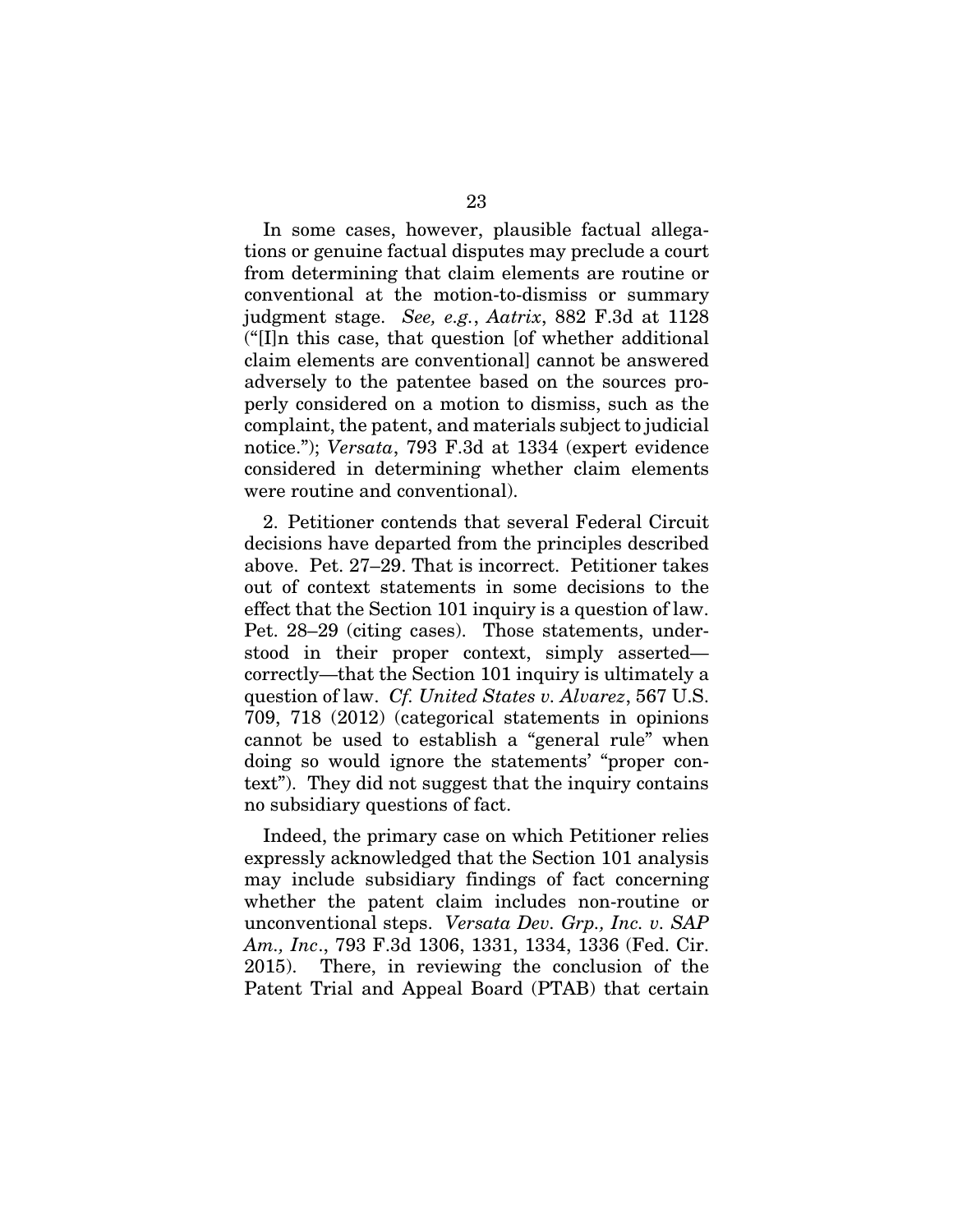patent claims were ineligible under Section 101 in the context of an *inter partes* review proceeding, the Federal Circuit stated that "[w]e review questions concerning compliance with the doctrinal requirements of  $\S$  101... as questions of law," but it also stated that the PTAB had made "underlying fact findings" with respect to whether "the additionally claimed steps . . . were well-known, routine, and conventional steps." The Federal Circuit reviewed those fact findings, which were based on expert testimony, for substantial evidence. *Id*. at 1336; see 5 U.S.C. § 706.

The other decisions on which Petitioner relies upheld the dismissal on the pleadings of infringement suits on the ground that the asserted patent claims were patent-ineligible under Section 101. These decisions simply held that, in the circumstances of the individual case, there were no plausible allegations or judicially noticeable facts that precluded resolving the Section 101 issue against the patentee on the pleadings. *See Intellectual Ventures I LLC v. Capital One Fin. Corp*., 850 F.3d 1332, 1341 (Fed. Cir. 2017) (holding that the patentee's asserted inventive solutions did not appear in the claims, obviating the need to investigate whether the solution would have been unconventional); *OIP Techs., Inc. v. Amazon.com, Inc*., 788 F.3d 1359, 1363 (Fed. Cir. 2015) (holding that, as in *Alice*, the claims and specification revealed only conventional uses of a computer; observing that "receiv[ing] and send[ing] the information over a network—with no further specification—is not even arguably inventive"); *FairWarning IP, LLC v. Iatric Sys., Inc*., 839 F.3d 1089, 1097 (Fed. Cir. 2016) (holding that the claims disclosed only the routine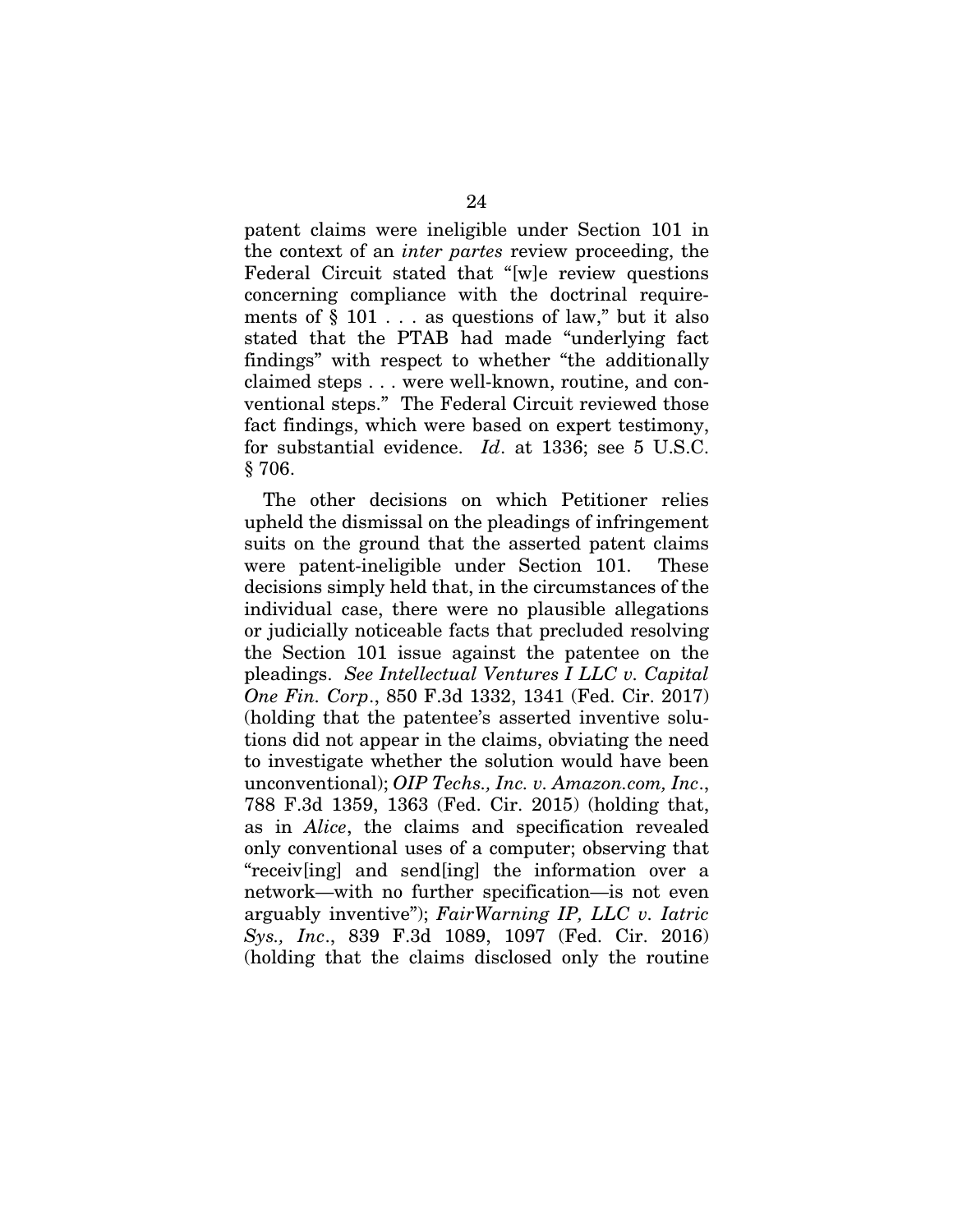use of a computer to monitor login data); *Content Extraction & Transmission LLC v. Wells Fargo Bank, Nat. Ass'n*, 776 F.3d 1343, 1348 (Fed. Cir. 2014) (holding that use of a computer to scan text off of a written document was routine after patentee conceded as much).9 Thus, in each of these cases, the court concluded on the basis of the patent's claims and specification, considered in light of judicially noticeable facts and common sense, that no factual disputes precluded holding that the claims at issue recited only routine, conventional steps or elements. These decisions therefore do not conflict with *Berkheimer* and *Aatrix*.

3. Petitioner also relies on the opinions issued in connection with the Federal Circuit's denial of rehearing en banc in *Berkheimer* and *Aatrix*. Pet. 30–31. But those opinions, and the denial of rehearing en banc itself, only confirm that there is general agreement within the Federal Circuit on the nature of the patenteligibility inquiry.

Both *Berkheimer* and *Aatrix* held that the abstractidea inquiry is a legal question that may rest on subsidiary fact-findings concerning the existence of non-routine and unconventional steps in the claim. The Federal Circuit denied rehearing en banc in both cases. Five judges authored an opinion concurring in the denial, explaining that "*Berkheimer* and *Aatrix* stand for the unremarkable proposition that whether a claim element or combination of elements would have been well-understood, routine, and conventional

<sup>9</sup> Petitioner also cites (Pet. 28-29) *Prometheus Labs., Inc. v. Mayo Collaborative Servs*., 628 F.3d 1347, 1353 (Fed. Cir. 2010), and *In re Bilski*, 545 F.3d 943, 951 (Fed. Cir. 2008), but those cases are inapposite because they predate this Court's establishment of the two-step Section 101 analysis in *Mayo*.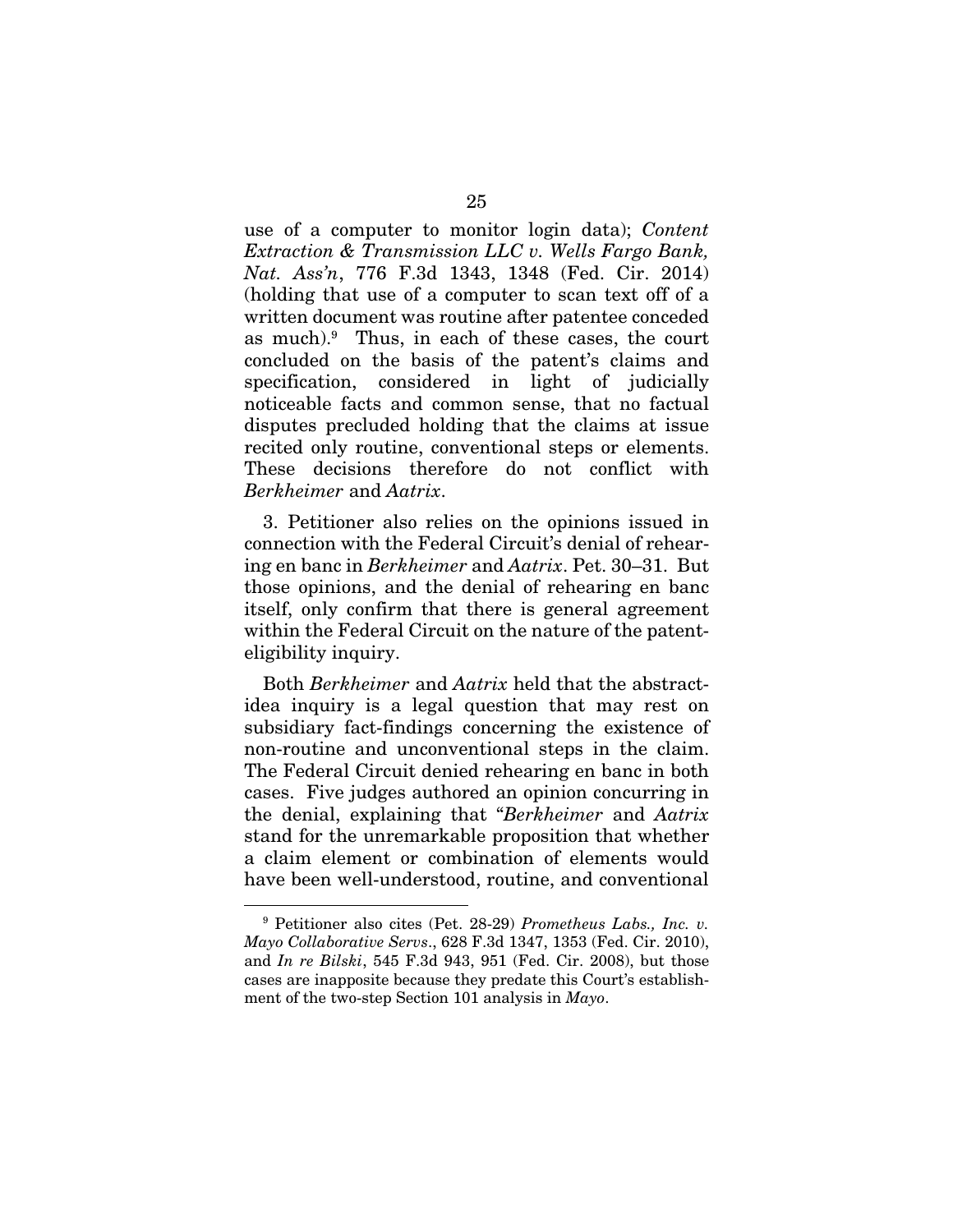to a skilled artisan in the relevant field at a particular point in time is a question of fact." 890 F.3d 1369, 1370 (Moore, J., concurring in the denial of rehearing en banc). The concurring judges further explained that the Federal Circuit's decisions had been consistent on this question, and that the court had resolved Section 101 challenges against the patentee at the pleading stage only when the complaint, patent, and other judicially noticeable materials demonstrated that there was no genuine dispute that the claim lacked any non-routine or unconventional steps. *Id*. at 1370–73.

Petitioner makes much of Judge Reyna's opinion dissenting from the denial of rehearing en banc, suggesting that Judge Reyna "made clear . . . that he will continue to adhere to his view that 'patent eligibility under § 101 is an issue of law.'" Pet. 30. That is a misinterpretation of what Judge Reyna actually said. Judge Reyna explained that he agreed in principle with the Federal Circuit's rule: he stated that patent eligibility is "*predominately* a legal question focused *on the claims*," 890 F.3d at 1379 (first emphasis added), but that "additional fact finding is warranted" in appropriate cases, *id*. at 1381, and that "factual allegations" could in some cases "preclude dismissal for ineligible subject matter," *id*. at 1382. He thus did not disagree with the panel decisions in *Berkheimer* and *Aatrix* with respect to the predominantly legal nature of the Section 101 inquiry. Rather, he dissented because of how the panels had resolved the specific analysis in those cases. In his view, *Berkheimer* and *Aatrix* could have been resolved on the ground that the inventive concept identified by the patentee was not reflected in the claims, thus obviating the need to consider whether the asserted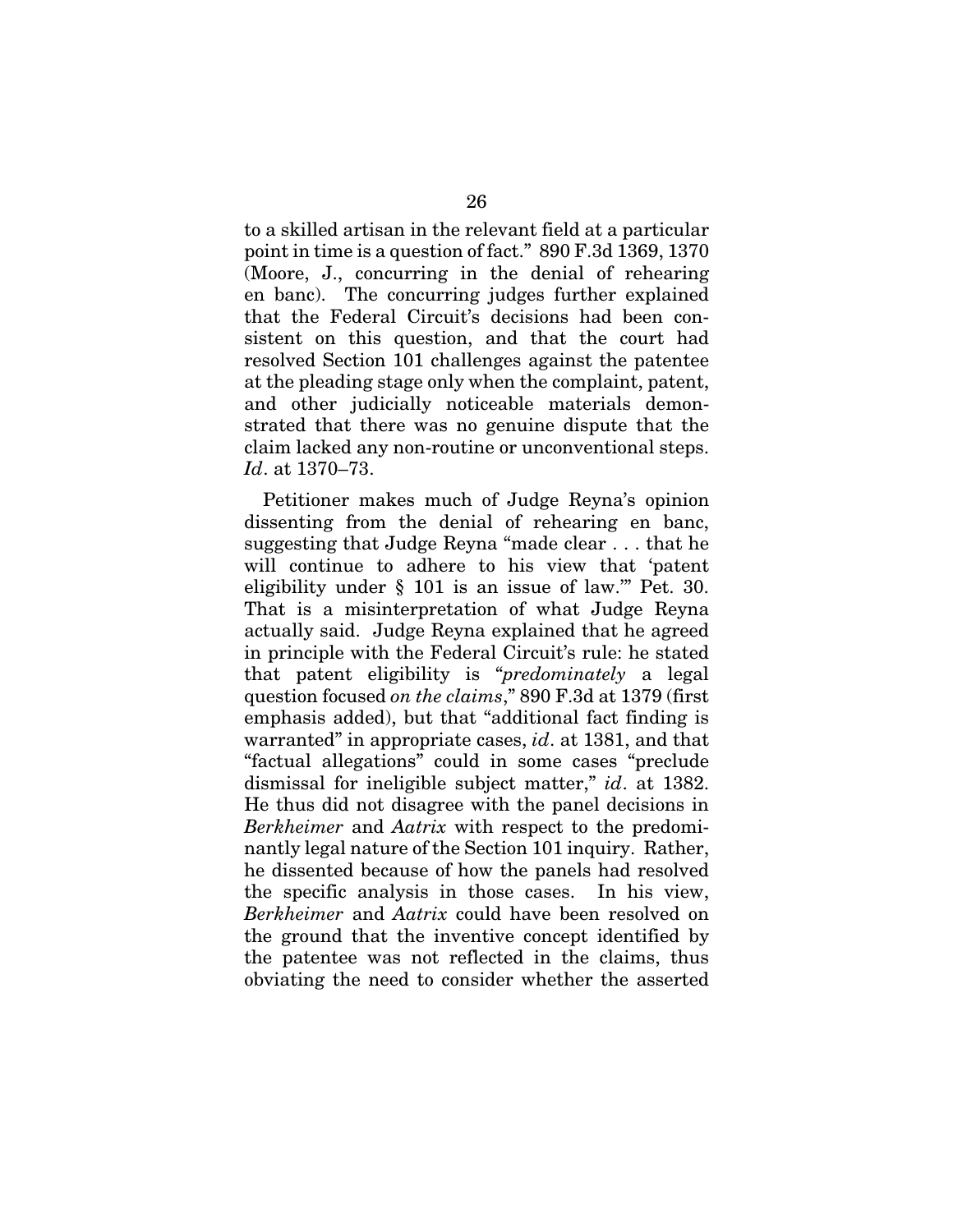inventive concept was in fact non-routine and unconventional. He therefore argued that *Berkheimer* and *Aatrix* had given the conventionality inquiry too much prominence in the *Alice* inquiry. *Id*. at 1381–82. Nowhere did Judge Reyna suggest that he would categorically treat the question of whether particular claim elements are routine and nonconventional as legal rather than factual. And even if he had, the views of a single dissenting judge, in the absence of any conflict in the Federal Circuit's decisions, would not justify this Court's review.

#### B. The court of appeals in this case did not resolve any questions of fact on a motion to dismiss.

Review is unwarranted for the additional reason that this case does not actually implicate the question presented. The court of appeals did not resolve any disputed questions of fact in this case. Indeed, Petitioner does not even attempt to identify any fact that the court resolved against it. Nor does Petitioner explain how the result *in this case* would be changed by this Court's answer to the second question presented.

Petitioner generally complains that the court of appeals disregarded "evidence that would support its arguments that the patents are directed to innovative applications of computer functions." Pet. 32. Such evidence would, Petitioner posits, contradict the conclusions that the claims employ only conventional computer components. Pet. 31.

But the court of appeals agreed with the district court's treatment of this evidence on the legal ground that Petitioner's asserted inventive concept was not reflected in the claims. Pet. App. 14a–15a. Therefore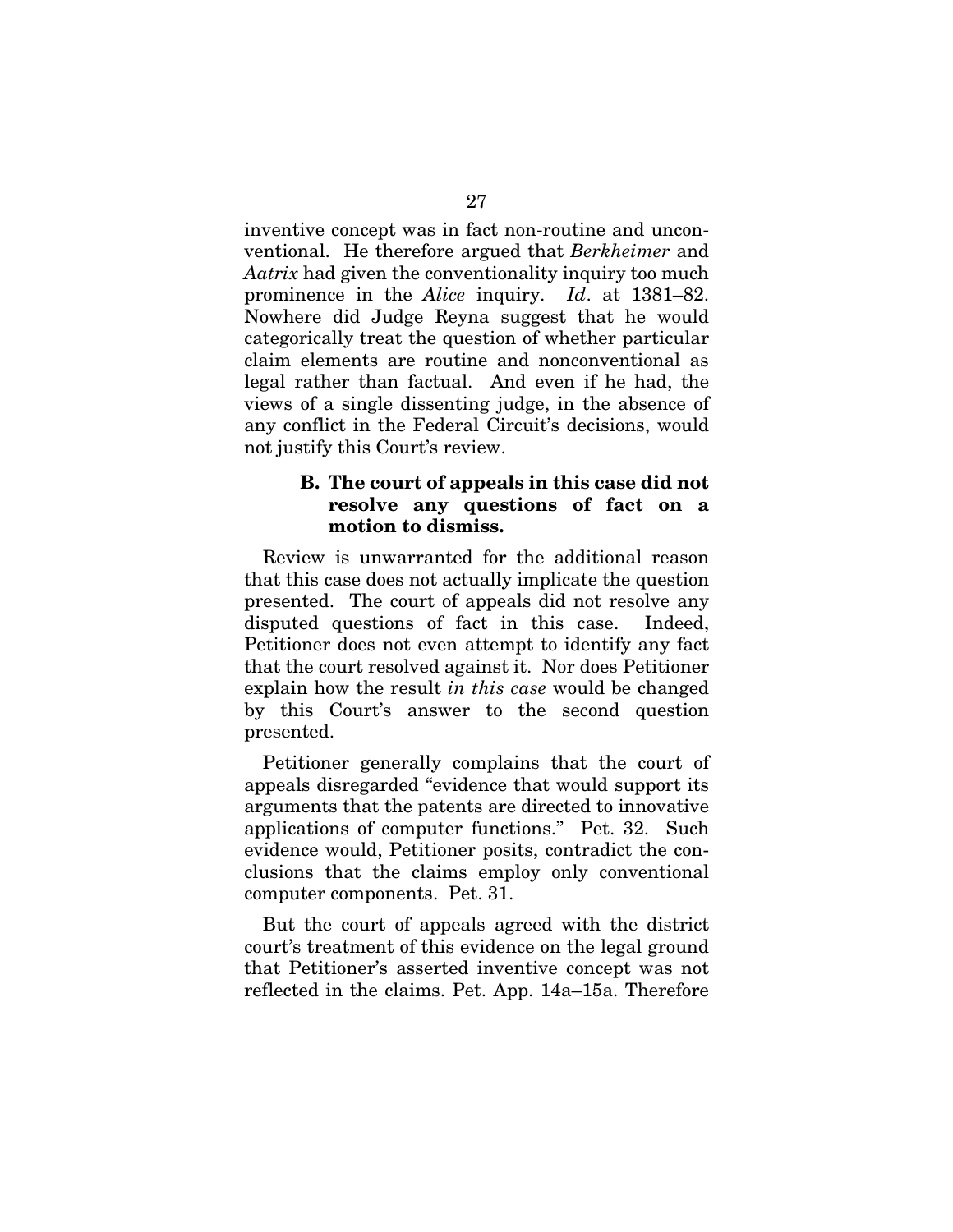the court never reached the question of whether that unclaimed inventive concept was in fact non-routine and unconventional. The court therefore had no occasion to resolve any potential disputes of fact about the presence of TWM's proposed innovative concept. Accordingly, TWM's proffered evidence concerning the asserted novelty of its innovative scalable network architecture was irrelevant because it concerned allegedly innovative features that were not claimed.10 Pet. App. 15a. As discussed in relation to the first question above, the court of appeals followed this Court's consistent guidance to focus the Section 101 analysis on the exclusive rights granted by the claims, not unclaimed features. Where claims—even as construed by the patentee—do not recite an innovative concept, the claims are patent-ineligible. Extrinsic evidence substantiating an unclaimed innovative concept is therefore of no moment to the Section 101 analysis.

Because the court of appeals had no occasion to resolve any factual questions in this case, this case does not implicate the question presented. This Court should deny review.

<sup>10</sup> The Federal Circuit in *Berkheimer* followed a similar path as the panel below. "The parties dispute[d] whether these improvements to computer functionality are captured in the claims." *Berkheimer*, 881 F.3d at 1369. The *Berkheimer* panel did not consider that dispute—*i.e.*, the parties' disagreement over whether the claims captured certain features from the specification—to be a question of fact. Rather it resolved that dispute as a threshold *question of law*. *See id.* at 1369–70.